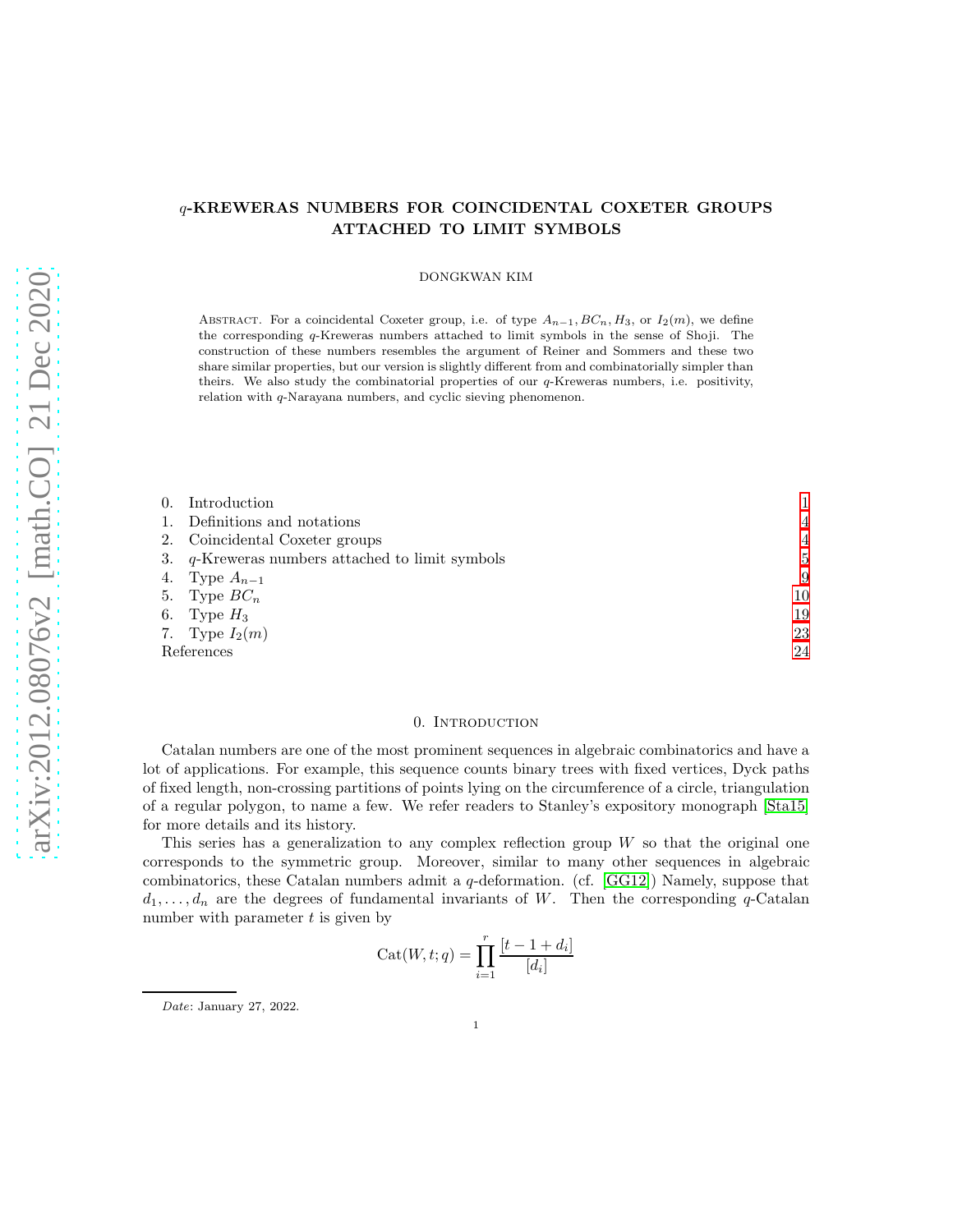where  $[k]_y = \sum_{i=0}^{k-1} y^i$ . If W is the symmetric group permuting n elements,  $t = n + 1$ , and  $q = 1$ then it becomes the usual Catalan number  $C_n = \frac{1}{n+1} {2n \choose n}$ .

When the complex reflection group W is a coincidental type, i.e. if  $\{d_1, \ldots, d_n\}$  forms an arithmetic sequence, the corresponding  $q$ -Catalan numbers are refined by another  $q$ -sequence called  $q$ -Narayana numbers. Following [\[RSS20\]](#page-24-2), for given k and t we define

$$
Nar(W, k, t; q) = q^{(t - ak - 1)(n - k)} \begin{bmatrix} n \\ k \end{bmatrix}_{q^a} \frac{\prod_{i=0}^{k-1} (1 - q^{t-1 - ai})}{\prod_{i=0}^{k-1} (1 - q^{e+1 + ai})}
$$

.

where  $a, e \in \mathbb{Z}_{>0}$  satisfies  $\{d_1, \ldots, d_n\} = \{e + ia \mid 0 \le i \le n-1\}$  and  $\binom{n}{k}_{q}$   $= \prod_{i=n-k+1}^{n} [i]_{q}$   $\alpha / \prod_{i=1}^{k} [i]_{q}$ . This sequence then satisfies that  $Cat(W, t; q) = \sum_{k=1}^{n} \text{Nar}(W, k, t; q)$ . This decomposition also has an interpretation in terms of non-crossing partitions; if  $W$  is the symmetric group permuting  $n$ elements,  $t = n + 1$ , and  $q = 1$  then  $\text{Nar}(W, k, n + 1; 1)$  enumerates the number of non-crossing partitions of  $n$  with exactly  $k$  pieces.

The main object in this paper is  $q$ -Kreweras numbers, which refines  $q$ -Narayana numbers when W is of coincidental type. Let  $\text{Irr}(W)$  be the set of complex irreducible representations of W up to isomorphism. For each  $\chi \in \text{Irr}(W)$ , we wish to find a systematic way to define Krew $(W, \chi, t; q)$ , called the q-Kreweras number attached to  $\chi$ , such that  $\text{Nar}(W, k, t; q) = \sum_{f(\chi)=k} \text{Krew}(W, \chi, t; q)$ where  $f: \text{Irr}(W) \to \mathbb{N} = \{0, 1, 2, \ldots\}$  is a certain level function. Moreover, if W is the symmetric group permuting n elements,  $t = n + 1$ , and  $q = 1$ , so that  $\chi$  corresponds to some partition  $\lambda \vdash n$ , then we hope that Krew $(W, \chi, n+1; 1)$  enumerates the number of non-crossing partitions where the sizes of parts are given by  $\lambda$ .

In [\[RS18\]](#page-24-3), Reiner and Sommers defined a version of q-Kreweras numbers for Weyl groups which satisfies nice combinatorial properties. More precisely, they defined q-Kreweras numbers indexed by the nilpotent orbits in the corresponding Lie algebra instead of  $\text{Irr}(W)$  and show that they are refinements of  $q$ -Narayana numbers when W is of type  $A, B$ , and C. Moreover, they proved that their q-Kreweras numbers enjoy cyclic sieving phenomena with respect to the generalization of non-crossing partitions studied by Armstrong [\[Arm09\]](#page-24-4).

Their argument is based on Springer theory. Namely, Sommers [\[Som11\]](#page-24-5) studied the decomposition of a certain virtual graded W-representation  $\mathcal{H}_t$ , which naturally arises in the representation theory of double affine Hecke algebras, into the Green functions coming from the Springer theory of the corresponding reductive group. Then  $q$ -Kreweras numbers are defined to be the "coefficients" in this decomposition. However, since the Springer correspondence (in type  $B, C$ , and  $D$ ) from the set of nilpotent orbits (with respect to the trivial local system) to  $\text{Irr}(W)$  is not in general bijective but only injective, their  $q$ -Kreweras numbers are not parametrized by  $\text{Irr}(W)$  but nilpotent orbits. Indeed, if one tries to expand their definition to all of  $\text{Irr}(W)$  using the Springer correspondence with respect to various local systems of nilpotent orbits, then some of  $q$ -Kreweras numbers become identically zero.

One of the main goals of this paper is to overcome this limitation. There is a general method to calculate the Green functions, the algorithm originally developed by Shoji [\[Sho83\]](#page-24-6) and Lusztig [\[Lus86\]](#page-24-7), which is now commonly called the Lusztig-Shoji algorithm. Later it is generalized by Shoji [\[Sho01\]](#page-24-8), [\[Sho02\]](#page-24-9) so that it is applied to complex reflection groups  $G(e, p, n)$ . In particular, he investigated the Green functions attached to so-called limit symbols [\[Sho04\]](#page-24-10), which are combinatorially simpler than the usual Green functions.

Motivated from his work, when W is a coincidental Coxeter group, i.e. of type  $A_{n-1}$ ,  $BC_n$ ,  $H_3$ , or  $I_2(m)$ , we define the q-Kreweras numbers similarly to the argument of Reiner and Sommers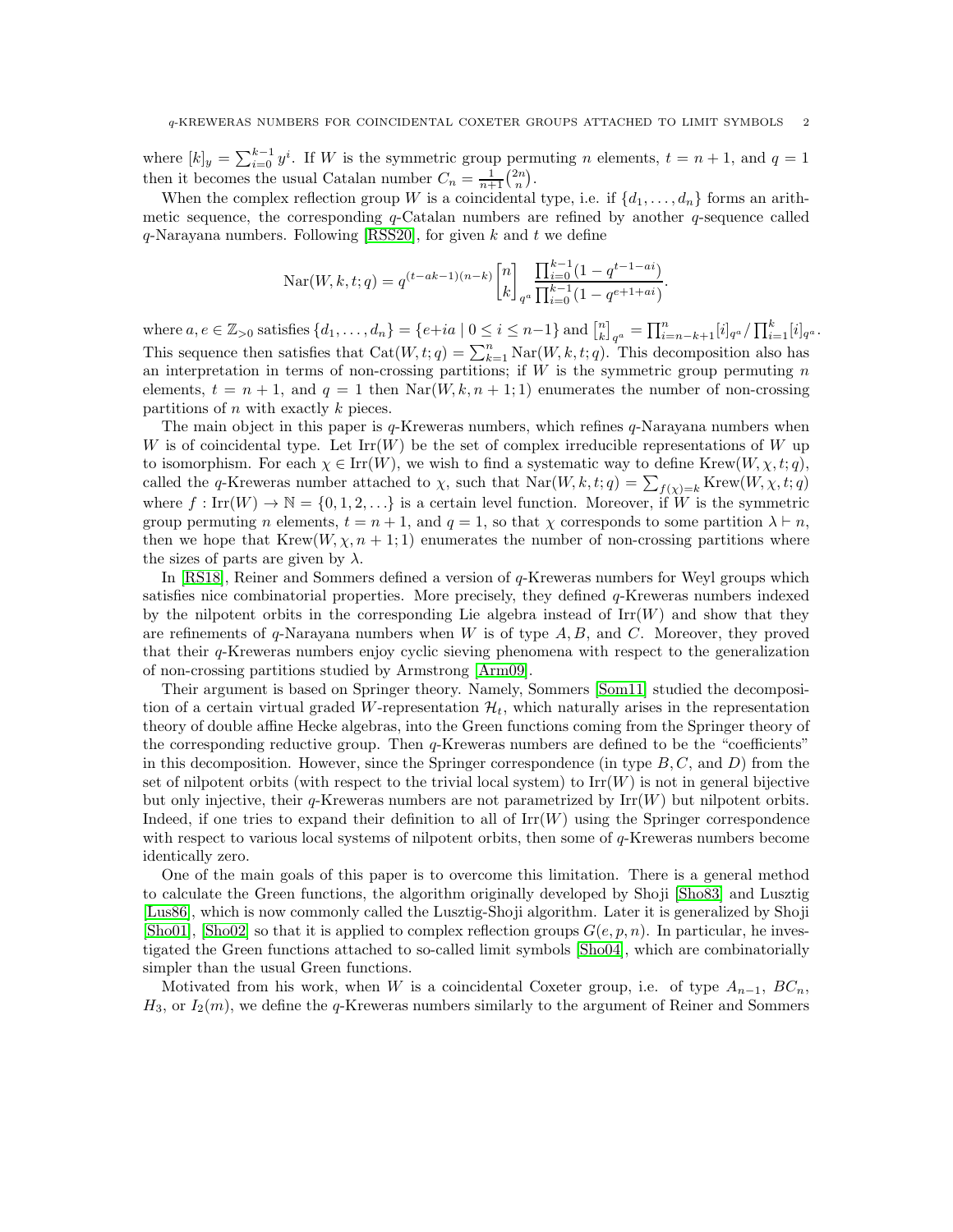but using the Green functions attached to limit symbols. This definition has certain advantages compared to their work. First, our method allows to define  $q$ -Kreweras numbers for type  $H_3$  and  $I_2(m)$ , which are not crystallographic so the Springer theory in the usual sense is not applicable. Moreover, in type  $BC_n$  the q-Kreweras numbers only depend on the type of W whereas in [\[RS18\]](#page-24-3) there are two different series coming from the Springer theory of  $SO_{2n+1}$  and  $Sp_{2n}$ , respectively. Also, our q-Kreweras numbers are indexed by  $\text{Irr}(W)$ , or more precisely none of q-Kreweras numbers is identically zero. We believe that our version is combinatorially simpler and more uniform than their results.

The main results of this paper are summarized as follows. Here  $W$  is a coincidental Coxeter group, i.e. of type  $A_{n-1}$ ,  $BC_n$ ,  $H_3$ , or  $I_2(m)$ .

- For each  $\chi \in \text{Irr}(W)$ , we provide the closed formula of the q-Kreweras number Krew $(W, \chi, t; q)$ (which also shows that it is not identically zero).
- Theorem [3.3:](#page-6-0) we show that Krew $(W, \chi, t; q) \in \mathbb{Z}[q]$  when t is very good (see Theorem [3.2](#page-5-0)) for the definition of very good  $t$ ).
- Theorem [3.4:](#page-7-0) when t is very good, we show that  $Krew(W, \chi, t; q) \in \mathbb{N}[q]$  if and only if  $\chi$ corresponds to a parabolic subgroup of W (see [3.3](#page-6-1) for the correspondence  $\Phi$  from parabolic subgroups from W to  $\text{Irr}(W)$ ).
- Theorem [3.5:](#page-7-1) we show that  $Krew(W, \chi, t; q)$  refines the q-Narayana numbers.
- Theorem [3.6:](#page-8-1) we prove that  $Krew(W, \chi, t; q)$  exhibits certain cyclic sieving phenomena with respect to the generalization of non-crossing partitions defined by Armstrong [\[Arm09\]](#page-24-4).

Our argument is given case-by-case. For type  $A_{n-1}$ , the Green functions attached to limit symbols are the same as the ones coming from the usual Springer theory, and thus there is nothing new compared to [\[RS18\]](#page-24-3). For type  $BC_n$ , we exploit the Springer theory of Lie  $Sp_{2n}(\mathbb{F}_2)$  and the exotic nilcone, which are known to have a strong connection with the Green functions attached to limit symbols. For type  $H_3$  and  $I_2(m)$ , our proof mainly relies on direct calculation. For these results, we use the computer program packages such as [\[GHLMP96\]](#page-24-11), [\[Ach19\]](#page-23-1), and [\[Sag20\]](#page-24-12).

In this paper we only discuss coincidental Coxeter groups. However, the Green functions attached to limit symbols are well-defined for any complex reflection group of the form  $G(r, p, n)$ . Therefore, it is natural to consider a generalization of our results to such complex reflection groups, or at least for coincidental types. Moreover, even when we restrict our attention to Coxeter groups, we may choose different symbols to perform the Lusztig-Shoji algorithm, which provides different kinds of Green functions. It would be interesting to ask for which choice of symbols such  $q$ -Kreweras numbers are well-defined and enjoy nice combinatorial properties.

This paper is organized as follows. In Section [1](#page-3-0) we discuss basic definitions and notations used throughout this paper; in Section [2](#page-3-1) we recall the definition and the classification of coincidental Coxeter groups and parametrizations of their complex irreducible representations; in Section [3](#page-4-0) we study the definition and the properties of q-Kreweras numbers and state the main theorems; from Section [4](#page-8-0) to the end we prove the main theorems case-by-case.

Acknowledgement. The author is grateful to Eric Sommers for his helpful comments and suggestions. In particular, Section [6](#page-18-0) and [7](#page-22-0) would not be written without his suggestion to look into other coincidental ones than type A and BC.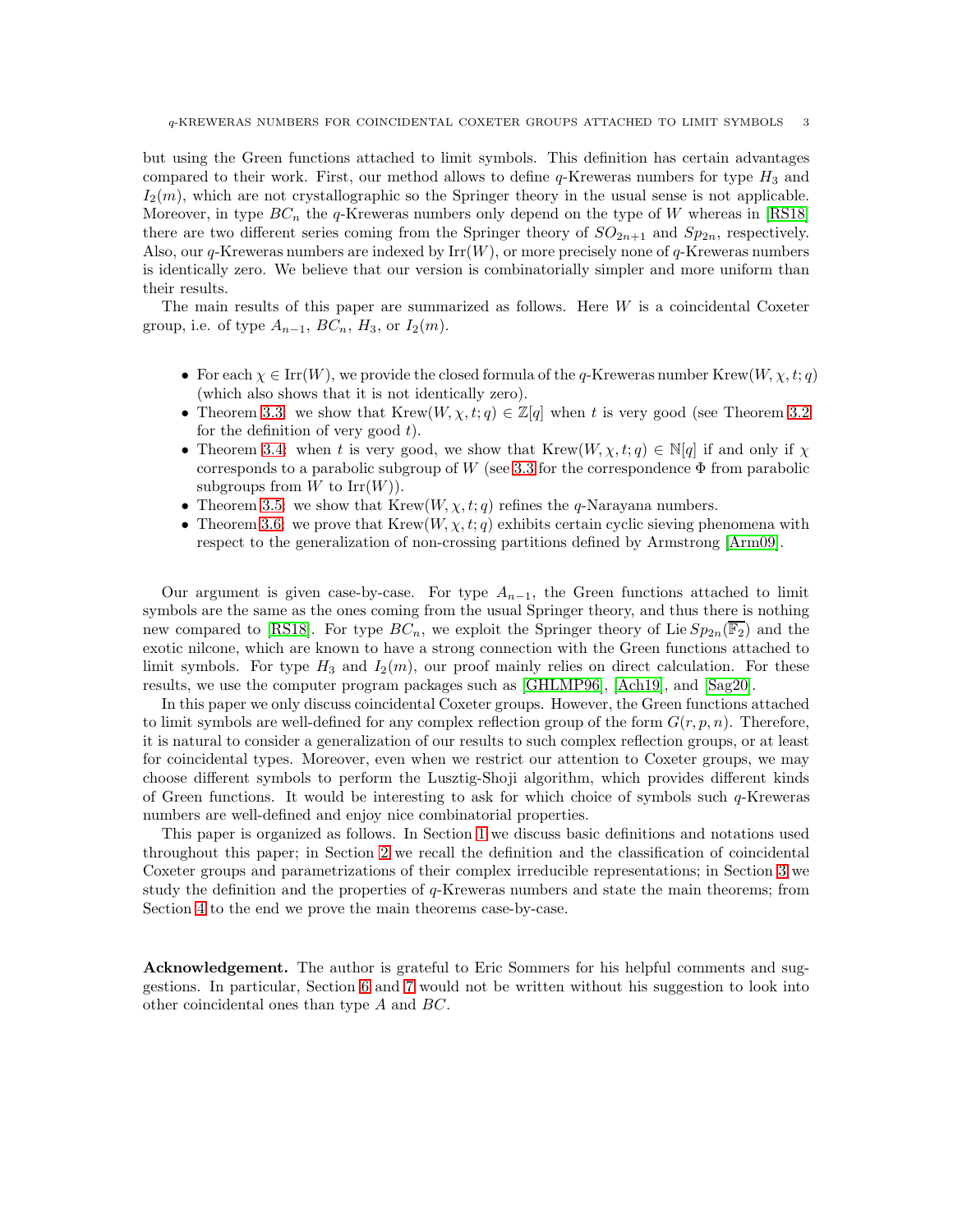#### 1. Definitions and notations

<span id="page-3-0"></span>For  $a, b \in \mathbb{Z}$ , we set  $[a, b] = \{x \in \mathbb{Z} \mid a \le x \le b\}$ . For  $x \in \mathbb{R}$ , we set  $|x|$  to be the largest integer not greater than x and  $[x]$  to be the smallest integer not smaller than x. In other words, we have  $[x], [x] \in \mathbb{Z}, [x] \leq x < [x],$  and  $[x] - 1 < x \leq [x].$ 

For  $m \in \mathbb{N}$ , we define  $[m]_y = \sum_{i=0}^{m-1} y^i$ . If  $y \neq 1$  then we have  $[m]_y = (y^m - 1)/(y - 1)$ . We set  $[m]_y! = \prod_{i=1}^m [m]_y$  and

$$
\begin{bmatrix} m_1 + m_2 + \dots + m_k \\ m_1, m_2, \dots, m_k \end{bmatrix}_y = \frac{[m_1 + m_2 + \dots + m_k]_y!}{[m_1]_y! [m_2]_y! \dots [m_k]_y!}.
$$

When  $k = 2$ , we also write  $\begin{bmatrix} m_1+m_2 \ m_1 \end{bmatrix}_y = \begin{bmatrix} m_1+m_2 \ m_2 \end{bmatrix}_y$  instead of  $\begin{bmatrix} m_1+m_2 \ m_1,m_2 \end{bmatrix}_y$ . When y equals q or  $q^2$ , we also write  $[m]_q = [m]$ ,  $[m]_{q^2} = [m]$ ,  $[m]_q! = [m]!$ ,  $[m]_{q^2}! = [m]!$ , etc. Note that  $[m]_y, [m]_y, [m]_y, [m_1+m_2+\cdots+m_k]_y$  are elements in N[y], i.e. polynomials in y with nonnegative integer coefficients.

A partitions is an integer sequence  $\lambda = (\lambda_1, \ldots, \lambda_l)$  such that  $\lambda_1 \geq \cdots \geq \lambda_l > 0$ . In such a case we define its length to be  $l(\lambda) = l$  and its size to be  $|\lambda| = \sum_{i=1}^{l} \lambda_i$ . If  $i > l$  then we set  $\lambda_i = 0$ . We set the weighted size of  $\lambda$  to be  $z(\lambda) = \sum_{i \geq 1} (i-1)\lambda_i = \sum_{j \geq 1} \lambda_j^T (\lambda_j^T - 1)/2$  where  $\lambda^T = (\lambda_1^T, \lambda_2^T, \ldots)$  is the conjugate partition of  $\lambda$ . We write  $\mathfrak{P}_n$  to be the set of partitions of size n. For  $n \in \mathbb{Z}_{>0}$  and  $\lambda = (\lambda_1, \ldots, \lambda_l)$ , we set  $\lambda_{\geq n} = (\lambda_n, \ldots, \lambda_l)$ . For two partitions  $\lambda = (\lambda_1, \lambda_2, \ldots)$ and  $\mu = (\mu_1, \mu_2, \ldots)$ , we define  $\lambda + \mu = (\lambda_1 + \mu_1, \lambda_2 + \mu_2, \ldots)$ . Also we define  $\lambda \cup \mu$  to be the partition obtained by combining parts of  $\lambda$  and  $\mu$  and rearranging them so that the result is in decreasing order. Let  $m_{\lambda}(r)$  be the multiplicity of r in  $\lambda$ . We often write  $(1^{m_{\lambda}(1)}2^{m_{\lambda}(2)}\cdots)$  to indicate  $\lambda$ . If  $m_{\lambda}(r) \neq 0$  then we also write  $r \in \lambda$ .

Let  $\mathfrak{P}_{n,2}$  to be the set of pairs of partitions  $(\lambda, \mu)$  such that  $|\lambda| + |\mu| = n$ . Its elements are called bipartitions of  $n$ . Here we list some notations which will be used in Section [5](#page-9-0) for the sake of readers' convenience.

$$
l(\mu, \nu) = \max\{l(\mu) - 1, l(\nu)\} = l(\mu_{\geq 2} + \nu)
$$
  
\n
$$
m_{\mu, \nu}(r) = \left\lfloor \frac{m_{(\mu+\nu)\cup(\mu_{\geq 2}+\nu)}(r)}{2} \right\rfloor
$$
  
\n
$$
L(\mu, \nu) = l(\mu, \nu) - \sum_{r \geq 1} m_{\mu, \nu}(r)
$$
  
\n
$$
z(\mu, \nu) = 2z(\mu) + 2z(\nu) + |\nu| = 2z(\mu + \nu) + |\nu|
$$
  
\n
$$
d(\mu, \nu) = \sum_{r \geq 1} m_{\mu, \nu}(r)(m_{\mu, \nu}(r) + 1)
$$

For a finite group  $G$ , let  $\text{Irr}(G)$  be the set of complex irreducible representations of G (up to isomorphism). Also we let  $\mathcal{K}(G)$  be its Grothendieck group which is a free Z-module with basis Irr(G), and  $\mathcal{K}(G)^+$  be the submonoid of  $\mathcal{K}(G)$  generated by Irr(G). For any ring R, we write  $\mathcal{K}(G)_R = \mathcal{K}(G) \otimes R$ .

### 2. Coincidental Coxeter groups

<span id="page-3-1"></span>2.1. Classification of coincidental Coxeter groups. Let W be a Coxeter group and  $e_1, \ldots, e_n$ be its exponents such that  $e_1 < \cdots < e_n$ . We say that W is coincidental if  $e_1, \ldots, e_n$  is an arithmetic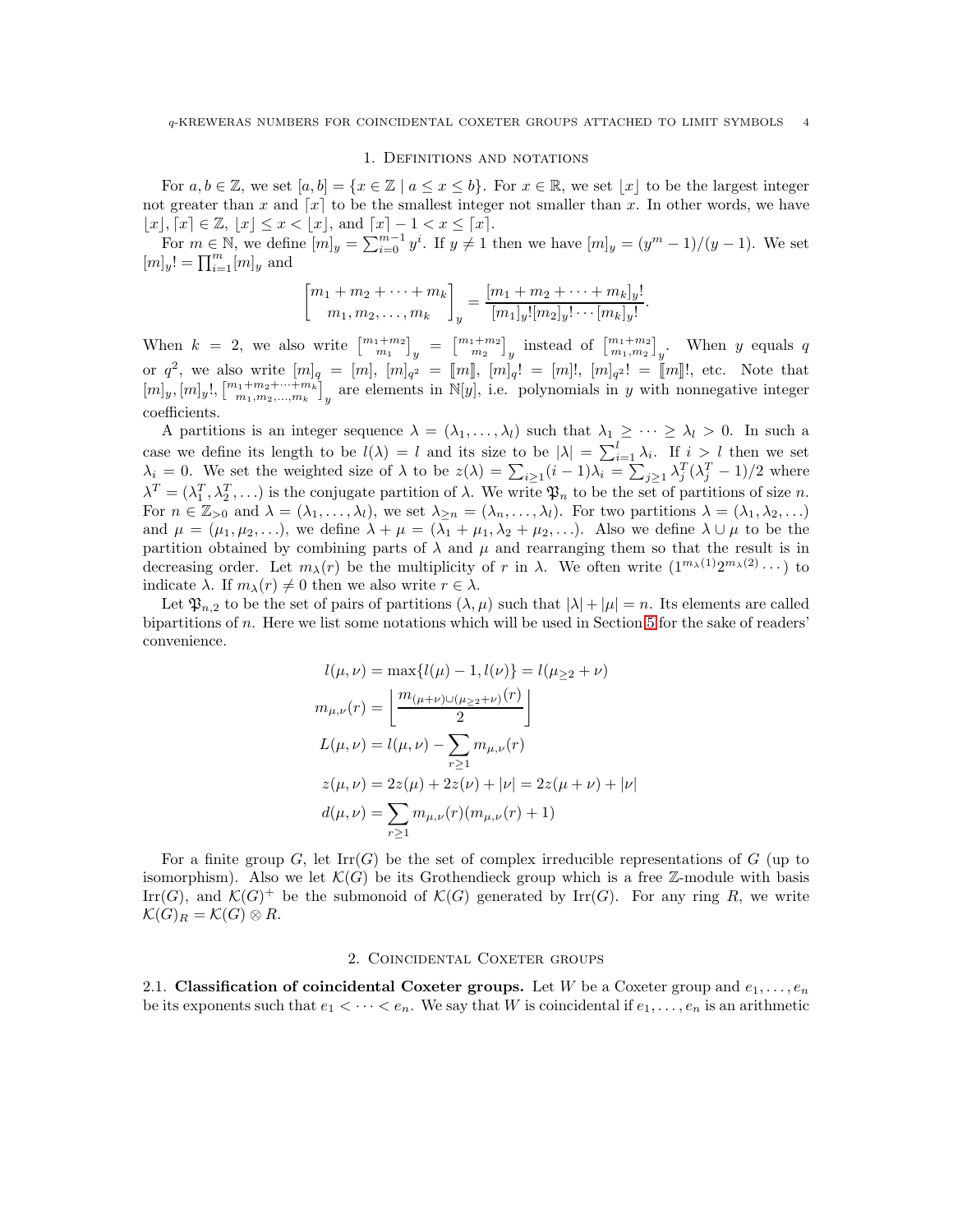sequence, i.e. there exists  $a \in \mathbb{Z}_{\geq 0}$  such that  $e_i = e_1 + (i - 1)a$  for  $i \in [1, n]$ . Such groups are classified as follows.

- (1) Type  $A_{n-1}$ : exponents are  $1, 2, \ldots, n-1$  and the Coxeter number is n.
- (2) Type  $BC_n$ : exponents are  $1, 3, \ldots, 2n-1$  and the Coxeter number is  $2n$ .
- (3) Type  $H_3$ : exponents are 1, 5, 9 and the Coxeter number is 10.
- (4) Type  $I_2(m)$ : exponents are 1,  $m-1$  and the Coxeter number is m.

Throughout this paper, we assume that  $W$  is one of these groups unless otherwise specified.

2.2. Irreducible representations. Let us discuss the parametrization of irreducible representations of W (up to isomorphism). Here we adopt Carter's notations, see [\[Car93,](#page-24-13) Chapter 13.2]. First suppose that W is of type  $A_{n-1}$ , so W is the symmetric group permuting n elements. Then its irreducible representations are parametrized by partitions of n. Let us write  $\chi^{\lambda}$  to denote such a representation parametrized by  $\lambda$ . For example,  $\chi^{(n)}$  is the identity representation and  $\chi^{(1^n)}$  is the sign representation.

This time suppose that W is of type  $BC_n$ , so W is the hyperoctahedral group of rank n. In this case its irreducible representations are parametrized by bipartitions of n. Let us write  $\chi^{(\mu,\nu)}$ to denote such a representation parametrized by  $(\mu, \nu) \in \mathfrak{P}_{n,2}$ . For example,  $\chi^{((n),\emptyset)}$  is the identity representation and  $\chi^{(\emptyset,(1^n))}$  is the sign representation.

Before we proceed let us define the fake degree of an irreducible representation. Let  $S^*(V)$  =  $\bigoplus_{i\in\mathbb{N}}S^i(V)q^i$  be the symmetric algebra of the reflection representation of W which is a graded W-representation such that each  $S^i(V)$  is of degree i. (Here, q is a degree-keeping indeterminate.) Then for each  $\chi \in \text{Irr}(W)$ , there exists an integer  $e \in \mathbb{N}$  such that  $\langle \chi, S^i(V) \rangle \neq 0 \Rightarrow e \leq i$  and  $\langle \chi, S^e(V) \rangle = 1$ . We say that e is the fake degree of  $\chi$  and write  $b(\chi) = e$ .

When  $W$  is of type  $H_3$ , each irreducible representation is completely determined by its dimension and fake degree. We write  $\phi_{d,e}$  to be an irreducible representation such that dim  $\phi_{d,e} = d$  and  $b(\phi_{d,e})=e$ . Then we have:

$$
Irr(W) = \{ \phi_{1,0}, \phi_{3,1}, \phi_{5,2}, \phi_{4,3}, \phi_{3,3}, \phi_{4,4}, \phi_{5,5}, \phi_{3,6}, \phi_{3,8}, \phi_{1,15} \}.
$$

Now suppose that W is of type  $I_2(m)$ . If m is odd then similarly we have

$$
Irr(W) = \{ \phi_{1,0}, \phi_{1,m} \} \cup \{ \phi_{2,r} \mid r \in [1, (m-1)/2] \}.
$$

If  $m$  is even, then there are two irreducible representations both of whose dimension is 1 and fake degree is  $m/2$ . Here we write  $\phi'_{1,m/2}, \phi''_{1,m/2}$  to distinguish these two. Then we have

$$
\mathrm{Irr}(W) = \{ \phi_{1,0}, \phi'_{1,m/2}, \phi''_{1,m/2}, \phi_{1,m} \} \cup \{ \phi_{2,r} \mid r \in [1, m/2 - 1] \}.
$$

## 3. q-Kreweras numbers attached to limit symbols

<span id="page-4-0"></span>We keep assuming that  $W$  is a coincidental Coxeter group. Here we provide a definition of q-Kreweras numbers attached to limit symbols. To this end we start with the corresponding Green functions of W.

3.1. Green functions attached to limit symbols. Recall the Lusztig-Shoji algorithm with respect to limit symbols as follows. We choose a total order on  $\text{Irr}(G)$ , say  $\leq_p$ , which satisfies that  $\chi \leq_p \chi' \Rightarrow b(\chi) \geq b(\chi')$ . In each type this order is chosen as follows.

(1) Type  $A_{n-1}$ : Irr(W) is parametrized by  $\mathfrak{P}_n$ . Here we choose any linearization of dominance order on  $\mathfrak{P}_n$ .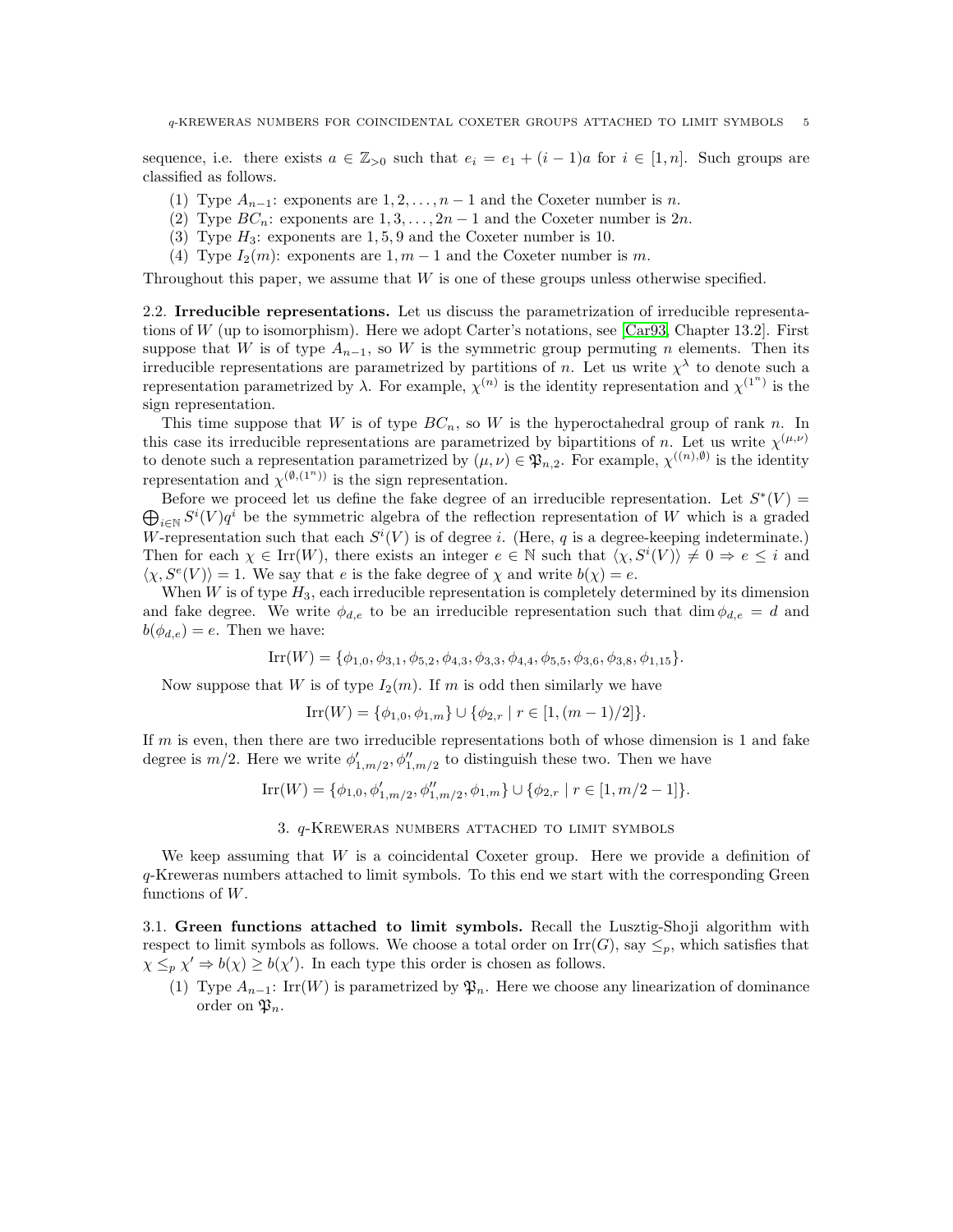- (2) Type  $BC_n$ : Irr(W) is parametrized by  $\mathfrak{P}_{n,2}$ . To each bipartition  $(\mu, \nu) \in \mathfrak{P}_{n,2}$  we attach a sequence  $(\mu_1, \nu_1, \mu_2, \nu_2, \ldots)$  which is not necessarily a partition. Then we choose any linearization of dominance order on these sequences.
- (3) Type  $H_3$ : we choose the order as follows.

 $\phi_{1,0} >_{p} \phi_{3,1} >_{p} \phi_{5,2} >_{p} \phi_{4,3} >_{p} \phi_{3,3} >_{p} \phi_{4,4} >_{p} \phi_{5,5} >_{p} \phi_{3,6} >_{p} \phi_{3,8} >_{p} \phi_{1,15}$ 

(4) Type  $I_2(m)$ : if m is odd, then the order is uniquely determined. If m is even then there are two possible choices of linear orders and we take either one.

Now we run the Lusztig-Shoji algorithm following [\[Sho01,](#page-24-8) [Sho02,](#page-24-9) [Sho04\]](#page-24-10) with respect to the total order described above. If W is of type  $A_{n-1}$  or  $BC_n$ , this process is exactly the same as described in [\[Sho04\]](#page-24-10). In the case of  $H_3$  and  $I_2(m)$ , there does not exist such a "limit symbol" but we may still follow the argument therein to calculate the Green functions with respect to the order described above. By abuse of terminology, we still say that these are the Green functions attached to limit symbols.

Remark. Since we use a total order to perform the Lusztig-Shoji algorithm, the corresponding "Pmatrix" is not only block triangular but indeed triangular, i.e. each block consists of one irreducible representation. Moreover, the "a-function" of each irreducible representation is equal to its fake degree.

Let  $Q_\chi \in \mathcal{K}(W)_{\mathbb{Q}(q)}$  be the Green function of  $\chi$  as a result of the aforementioned algorithm. In particular, as a graded W-representation with deg  $q = 1$ ,  $Q_{Id}$  is isomorphic to the coinvariant algebra of W. In crystallographic cases, it is the total cohomology of the corresponding flag variety with the usual Springer W-action where the degree of the  $2i$ -th cohomology group is i. Then it is known that  ${Q_\chi | \chi \in \text{Irr}(W)}$  is a basis of  $\mathcal{K}(W)_{\mathbb{Q}(q)}$ . Moreover, in our case we have the following stronger statement.

**Theorem 3.1.** Suppose that W is a coincidental Coxeter group. Then for  $\chi \in \text{Irr}(W)$ ,  $Q_{\chi}$  (with respect to the limit symbol) is contained in  $\mathcal{K}(W)^+[q]$ . In other words,  $Q_\chi$  is a genuine N-graded W-representation.

*Proof.* For type  $A_{n-1}$ ,  $Q_{\chi}$  is equal to the Green function coming from the usual Springer theory (or Green polynomials), in which case the result is well-known. For type  $BC_n$ , it follows from [\[AH08,](#page-23-2) Corollary 5.3. For type  $H_3$ , it follows from direct calculation. For type  $I_2(m)$ , it follows from  $[AA08, Theorem 3]$  $[AA08, Theorem 3]$ .

3.2.  $q$ -Kreweras numbers attached to limit symbols. Here we define the  $q$ -Kreweras numbers attached to limit symbols similarly to [\[RS18,](#page-24-3) Section 1.3]. To this end, first we introduce a virtual graded W-representation

$$
\mathcal{H}_t = \bigoplus_{i=0}^n (-q^t)^i S^*(V) \otimes \wedge^i V \in \mathcal{K}(W)[\![q]\!]
$$

where t is a positive integer, n is the rank of  $W, V$  is the reflection representation of  $W$ , and  $S^*(V) = \bigoplus_{i \in \mathbb{N}} S^i(V) q^i$  is its symmetric algebra as a graded representation of W. By Chevalley's result, we have  $S^*(V) = Q_{Id}/\prod_{i=1}^n(1-q^{d_i})$  where  $\{d_1,\ldots,d_n\}$  are the fundamental degrees of W. Thus we have  $\mathcal{H}_t \in \mathcal{K}(W)_{\mathbb{Q}(q)}$ . Moreover, we have  $\mathcal{H}_t \in \mathcal{K}(W)^+ [q]$  for certain t as the following theorem states.

<span id="page-5-0"></span>**Theorem 3.2.** For  $t \in \mathbb{Z}_{>0}$ , we say that t is very good if it satisfies the following condition.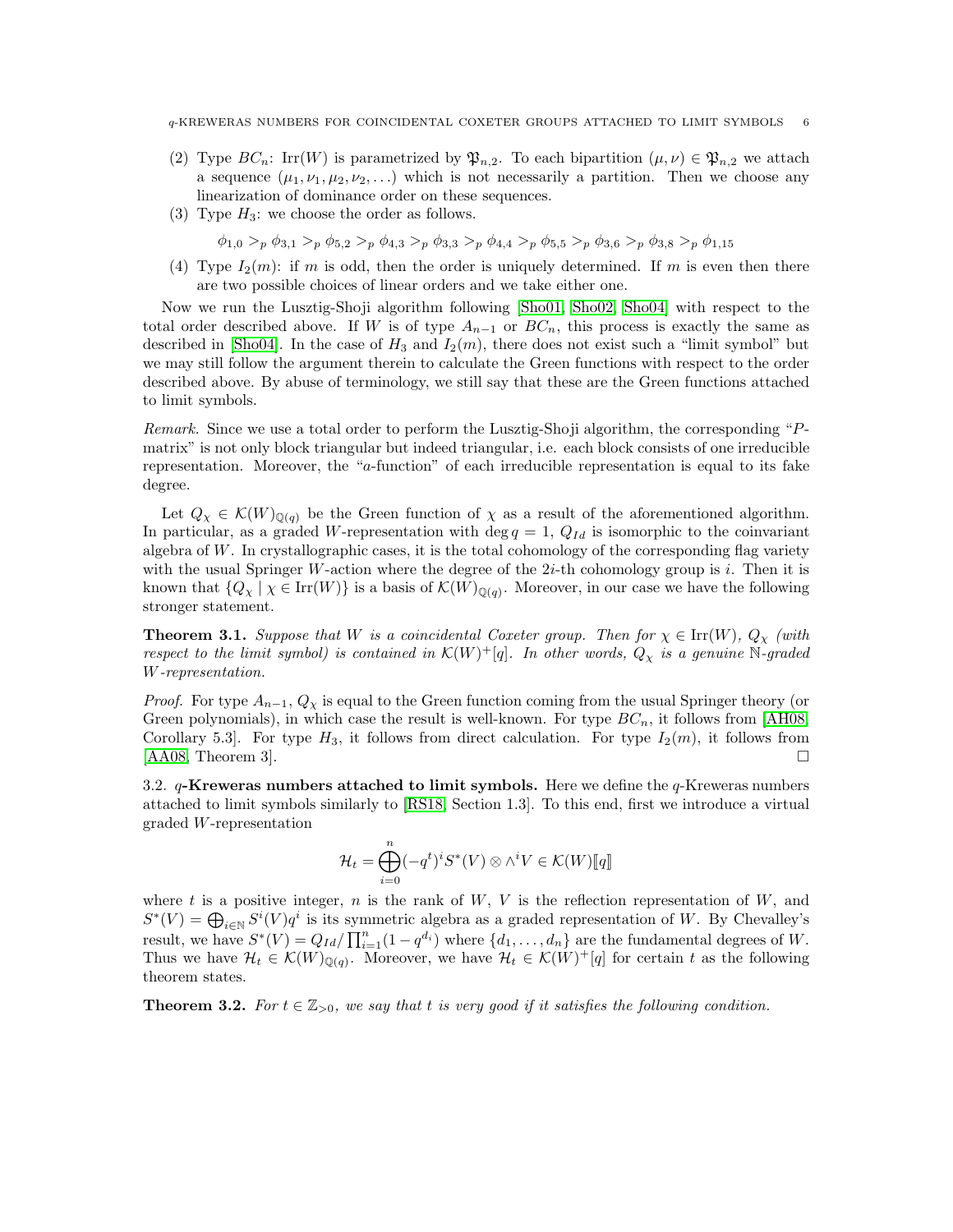q-KREWERAS NUMBERS FOR COINCIDENTAL COXETER GROUPS ATTACHED TO LIMIT SYMBOLS 7

- (1) Type  $A_{n-1}$ :  $gcd(t, n) = 1$ .
- (2) Type  $BC_n: t$  is odd.
- (3) Type  $H_3: t \equiv 1, 5, 9 \pmod{10}$ .
- (4) Type  $I_2(m)$ :  $t \equiv \pm 1 \pmod{m}$ .

Then, we have  $\mathcal{H}_t \in \mathcal{K}(W)^+ [q]$  if and only if t is very good. In particular, t is very good if  $t-1$  is a multiple of the Coxeter number of W.

*Proof.* The proof of [\[Som11,](#page-24-5) Proposition 13] still applies here (even when W is of type  $H_3$  or  $I_2(m)$ .

Since  $\{Q_\chi \mid \chi \in \text{Irr}(W)\}\$ is a basis of  $\mathcal{K}(W)_{\mathbb{Q}(q)}$ ,  $\mathcal{H}_t$  can be uniquely written as a linear combination of  $Q_\chi$ . Let us define the q-Kreweras numbers, Krew $(W, \chi, t; q) \in \mathbb{Q}(q)$ , to be such that the following equation holds:

$$
\mathcal{H}_t = \bigoplus_{\chi \in \text{Irr}(W)} \text{Krew}(W, \chi, t; q) Q_{\chi}.
$$

We are especially interested in the case when  $t$  is very good. The following theorem will be shown case-by-case in later sections.

<span id="page-6-1"></span><span id="page-6-0"></span>**Theorem 3.3.** For t very good, we have Krew $(W, \chi, t; q) \in \mathbb{Z}[q]$  for any  $\chi \in \text{Irr}(W)$ .

3.3. Positivity of q-Kreweras numbers. In general, even if  $Krew(W, \chi, t; q) \in \mathbb{Z}[q]$ , it does not always hold that Krew $(W, \chi, t; q) \in \mathbb{N}[q]$ . Let us state the sufficient and necessary condition for the positivity of the  $q$ -Kreweras numbers. To this end, we define a map  $\Phi$  from the set of (the conjugacy classes of) parabolic subgroups in  $W$  to  $\text{Irr}(W)$ .

If W is of type  $A_{n-1}$ , then a parabolic subgroup is of the form  $\mathfrak{S}_{a_1} \times \cdots \times \mathfrak{S}_{a_k}$  for some  $a_1, \ldots, a_k \in \mathbb{Z}_{>0}$  such that  $a_1 + \cdots + a_k = n$ . (Here,  $\mathfrak{S}_a$  is the symmetric group permuting a elements.) Let  $\lambda$  be the partition of n obtained by rearranging  $a_1, \ldots, a_k$  if necessarly. Then we set  $\Phi(P) = \chi^{\lambda}$ . Note that this is also equivalent to the "principal-in-a-Levi" condition of [\[RS18\]](#page-24-3). Indeed, if we let  $\mathcal{O}_\lambda \subset \text{Lie } GL_n(\mathbb{C})$  be the nilpotent orbit which contains a regular nilpotent element in the Levi subalgebra corresponding to  $P \subset W$ , then the (usual) Springer correspondence sends  $\mathcal{O}_{\lambda}$  to  $\chi^{\lambda}$ .

If W is of type  $BC_n$ , then any parabolic subgroup  $P \subset W$  is isomorphic to  $H_b \times \mathfrak{S}_{a_1} \times \cdots \times \mathfrak{S}_{a_k}$ where  $H_b$  is a Coxeter group of type  $BC_b$  and  $b + a_1 + \cdots + a_k = n$ . (Here b can be zero.) In this case, without loss of generality we may assume that  $a_1 \geq \cdots \geq a_m > b \geq a_{m+1} \geq \cdots \geq a_k$  for some  $0 \leq m \leq k$ . We set

$$
\mu = (b, b, \dots, b, a_{m+1}, \dots, a_k)
$$
 and  $\nu = (a_1 - b, a_2 - b, \dots, a_m - b)$ 

where there are  $m + 1$  b's in  $\mu$ . Now we set  $\Phi(P) = \chi^{(\mu,\nu)}$ .

Remark. This correspondence is different from the usual Springer correspondence of either  $SO_{2n+1}(\mathbb{C})$ or  $Sp_{2n}(\mathbb{C})$  that is used in [\[RS18\]](#page-24-3). Rather, here we exploit the Springer correspondence of Lie  $Sp_{2n}$ over characteristic 2. This is explained in Section [5](#page-9-0) in more detail.

If  $W$  is of type  $H_3$ , then we are no longer able to argue using the Levi subalgebra of some Lie algebra. Instead, for each  $P \subset W$  there exists a unique  $\chi \in \text{Irr}(W)$  which appears in  $\text{Ind}_{P}^{W} \text{Id}_{P}$ with the highest fake degree. (For such a representation we have  $\langle \text{Ind}_{P}^{W} \text{Id}_{P}, \chi \rangle = 1$ .) Then we set  $\Phi(P) = \chi$ . We list the types of parabolic subgroups of W and their images under  $\Phi$ :

$$
\{id\} \mapsto \phi_{1,15}, \qquad A_1 \mapsto \phi_{3,8}, \qquad A_1 \times A_1 \mapsto \phi_{5,5},
$$
  

$$
A_2 \mapsto \phi_{4,4}, \qquad I_2(5) \mapsto \phi_{3,3}, \qquad H_3 \mapsto \phi_{1,0}.
$$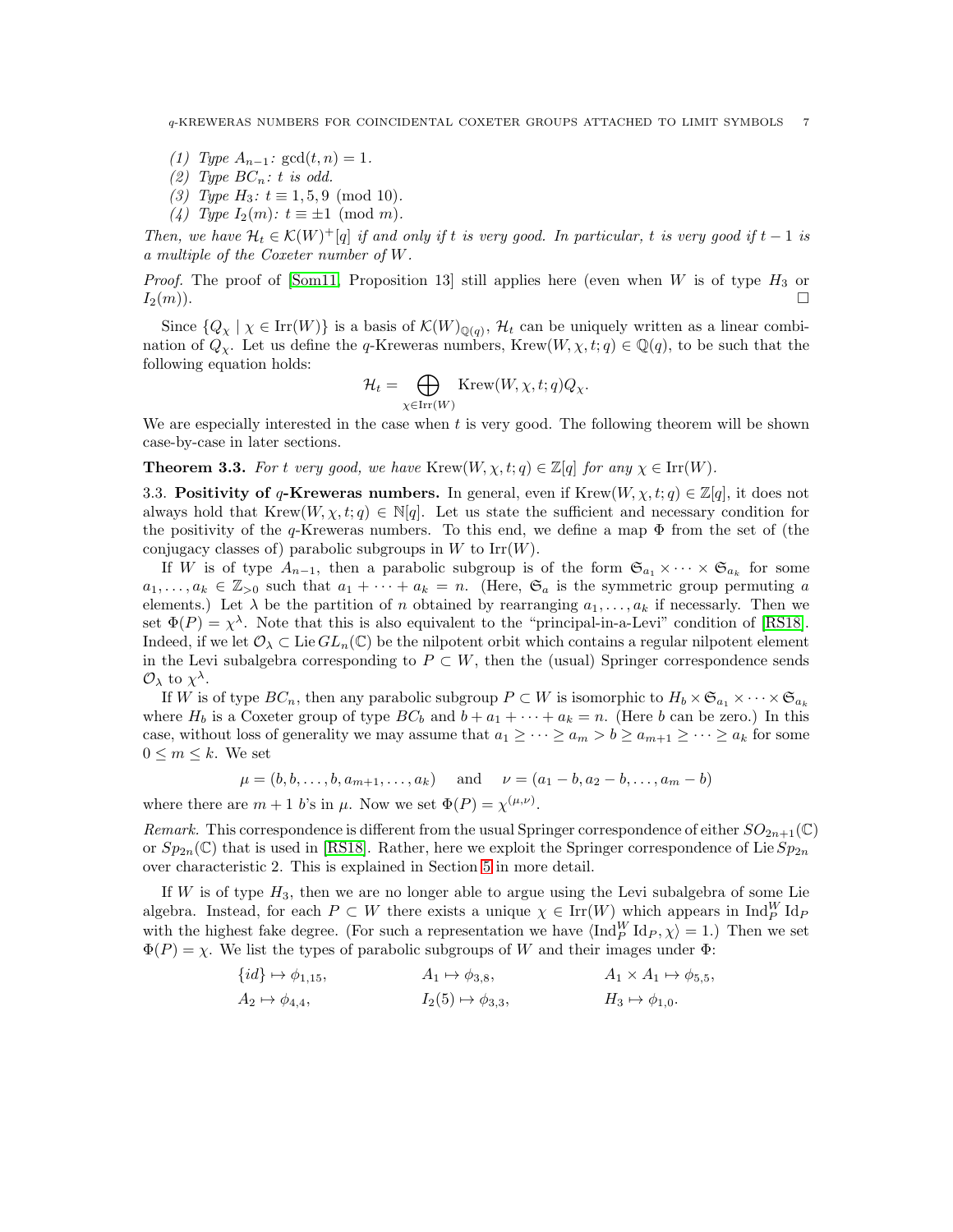Note that there are three different parabolic subgroups of type  $A_1$ ; all of them are mapped to the same representation  $\phi_{3,8}$ .

When W is of type  $I_2(m)$  we define  $\Phi$  similarly to above. If m is odd then we have:

$$
\{id\} \mapsto \phi_{1,m}, \quad A_1 \mapsto \phi_{2,(m-1)/2}, \quad I_2(m) \mapsto \phi_{1,0}.
$$

If  $m$  is even then we have:

$$
\{id\} \mapsto \phi_{1,m}, \quad A'_1 \mapsto \phi'_{1,m/2}, \quad A''_1 \mapsto \phi''_{1,m/2}, \quad I_2(m) \mapsto \phi_{1,0}.
$$

Here  $A'_1$  and  $A''_1$  indicate two different parabolic subgroups, respectively, generated by each simple reflection of  $I_2(m)$ .

Now we state the positivity theorem of q-Kreweras numbers. Its proof is given in later sections case-by-case.

<span id="page-7-0"></span>**Theorem 3.4** (cf. [\[RS18,](#page-24-3) Theorem 1.6]). For  $\chi \in \text{Irr}(W)$  and very good t, the corresponding q-Kreweras number Krew $(W, \chi, t; q) \in \mathbb{Z}[q]$  has nonnegative integer coefficients if and only if  $\chi \in \text{im } \Phi$ .

3.4. Relation with q-Narayana numbers. Recently Reiner-Shepler-Sommers [\[RSS20\]](#page-24-2) defined the q-Narayana numbers for any complex coincidental reflection group. Here we recall their definition. Suppose that the exponents of W are  $e, e + a, \ldots, e + (n-1)a$  for some  $e, a \in \mathbb{N}$  where n is the rank of W. Then the  $q$ -Narayana number with parameters k and t is defined to be

$$
Nar(W, k, t; q) = q^{(t - ak - 1)(n - k)} {n \brack k}_{q^a} \frac{\prod_{i=0}^{k-1} (1 - q^{t-1 - ai})}{\prod_{i=0}^{k-1} (1 - q^{e+1 + ai})}.
$$

This definition also coincides with the ones given in [\[RS18\]](#page-24-3) for type  $A_{n-1}$  and  $BC_n$ .

In the following sections, we prove the following theorem case-by-case.

<span id="page-7-1"></span>**Theorem 3.5** (cf. [\[RS18,](#page-24-3) Definition 1.9]). For a coincidental Coxeter group W we have

$$
Nar(W, k, t; q) = \sum_{\langle Q_X, V \rangle_{q=1} = k} \text{Krew}(W, \chi, t; q).
$$

Here,  $\langle Q_{\chi}, V \rangle_{q=1}$  is the (ungraded) multiplicity of the reflection representation V of W in  $Q_{\chi}$ .

*Remark.* In [\[RS18\]](#page-24-3), the  $q$ -Narayana numbers are defined to be the sum of  $q$ -Kreweras numbers (with respect to the usual Springer theory) similar to the above theorem and the definition in [\[RSS20\]](#page-24-2) is a theorem therein.

<span id="page-7-2"></span>3.5. Cyclic sieving. In [\[RS18\]](#page-24-3) it was conjectured, and proved for classical types (with respect to the usual Springer theory), that the q-Kreweras numbers exhibit certain cyclic sieving phenomena. To this end, first we introduce the notion of (chains of) non-crossing partitions for general Coxeter groups. For a Coxeter system  $(W, S = \{s_1, \ldots, s_n\})$ , we fix a (standard) Coxeter element, say  $c = s_1 s_2 \cdots s_n$ . Let Ref(W) be the set of all reflections in W. (This set is in general strictly larger than S.) Define the absolute length of  $w \in W$ , say  $l^a(w)$ , to be the minimum number of reflections whose product is w. We define an order on W to be the closure of the cover relations  $w \leq_a wr$ where  $r \in \text{Ref}(W)$  and  $l^a(wr) = l^a(w) + 1$ . Now we define

$$
NC^{(s)}(W) = \{(w_1, \ldots, w_s) \in W \mid w_1 \leq_a \cdots \leq_a w_s \leq_a c\}.
$$

This set depends on the choice of c but they are all equivalent under conjugation.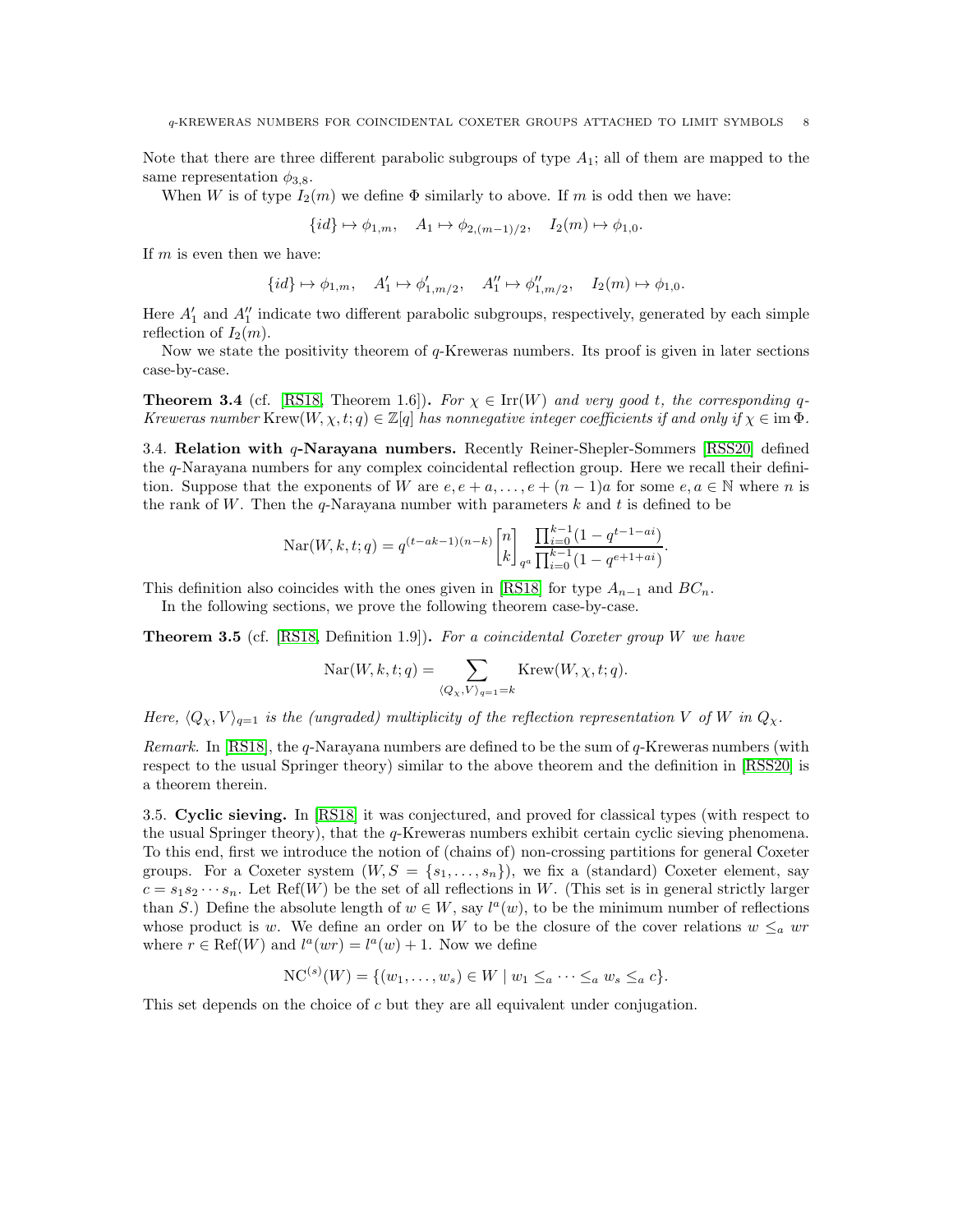Remark. When W is a symmetric group permuting n elements,  $NC^{(1)}(W)$  is equivalent to noncrossing partitions of  $n$  elements originally introduced by Kreweras [\[Kre72\]](#page-24-14). Later it is vastly generalized and the definition above is adopted from [\[Arm09\]](#page-24-4), to which we refer readers for more details.

With  $(w_1, \ldots, w_s) \in NC^{(s)}(W)$  we associate a sequence

$$
(\delta_1, \ldots, \delta_{s-1}, \delta_s) = (w_1^{-1} w_2, \ldots, w_{s-1}^{-1} w_s, w_s^{-1} c)
$$

called a  $\delta$ -sequence in [\[Arm09\]](#page-24-4). Note that such a  $\delta$ -sequence uniquely determines  $(w_1, \ldots, w_s)$ . Now we define a  $\mathbb{Z}/sh$ -action on  $NC^{(s)}(W)$  (where h is the Coxeter number of W) so that in terms of a  $\delta$ -sequence it is described as

$$
(\delta_1, \ldots, \delta_{s-1}, \delta_s) \mapsto (c \delta_s c^{-1}, \delta_1, \ldots, \delta_{s-1}).
$$

This action is indeed well-defined and clearly a  $\mathbb{Z}/sh$ -action. (See [\[Arm09,](#page-24-4) 3.4] for detailed discussion.)

Recall that when t is very good, Krew $(W, \chi, t; q) \in \mathbb{N}[q]$  if and only if  $\chi \in \text{im } \Phi$ . For a parabolic subgroup  $P \subset W$ , let  $V^P$  be the set of point-wise fixed points in the reflection representation V by elements in P, and let  $W \cdot V^P = \{w \cdot V^P \mid w \in W\} = \{V^{wPw^{-1}} \mid w \in W\}$ . The following theorem is shown case-by-case in later sections.

<span id="page-8-1"></span>**Theorem 3.6** (cf. [\[RS18,](#page-24-3) Conjecure 1.4]). Let P be a parabolic subgroup of W. For s,  $d \in \mathbb{N}$  such that  $d | sh + 1$  where h is the Coxeter number of W, the specialization Krew $(W, \Phi(P), sh + 1; \omega_d)$ is equal to the number of elements in

$$
\{(w_1, \ldots, w_s) \in \mathrm{NC}^{(s)}(W) \mid V^{w_1} \in W \cdot V^P\}
$$

<span id="page-8-0"></span>fixed by the order d element in  $\mathbb{Z}/sh$  with respect to the cyclic action described above. Here,  $\omega_d \in \mathbb{C}^{\times}$ is a primitive d-th root of unity.

# 4. TYPE  $A_{n-1}$

In type A, the Green functions attached to limit symbols are the same as the usual Green functions (or Green polynomials). Thus, in this case everything is already covered by the results of Reiner and Sommers [\[RS18\]](#page-24-3). Here we review their work for the sake of readers' convenience.

4.1. q-Kreweras numbers and positivity. Suppose that W is of type  $A_{n-1}$ . Then for  $t \in \mathbb{Z}_{>0}$ and  $\lambda \vdash n$ , we have

$$
\text{Krew}(W, \chi^{\lambda}, t; q) = q^{t(n-l(\lambda))-c(\lambda)} \frac{1}{[t]} \begin{bmatrix} t \\ t - l(\lambda), m_{\lambda}(\mathbb{Z}_{>0}) \end{bmatrix}
$$

where  $\begin{bmatrix} t \\ t-l(\lambda),m_\lambda(\mathbb{Z}_{>0}) \end{bmatrix} = \begin{bmatrix} t \\ t-l(\lambda),m_\lambda(1),m_\lambda(2), \dots \end{bmatrix}$ . Here,  $c(\lambda) = \sum_{i\geq 1} \lambda_i^T \lambda_{i+1}^T$  where  $\lambda^T$  is the conjugate partition of  $\lambda$ . In particular, if  $gcd(t, n) = 1$  then we have Krew $(W, \chi^{\lambda}, t; q) \in \mathbb{N}[q]$ . (Note that in this case im  $\Phi = \text{Irr}(W)$ .)

4.2. Relation with q-Narayana numbers. When W is of type  $A_{n-1}$ , for  $k, t \in \mathbb{N}$  such that  $0 \leq k \leq n-1$  and  $gcd(t, n) = 1$  the q-Narayana number with parameters k, t is given by

$$
\operatorname{Nar}(W, k, t; q) = q^{(n-1-k)(t-1-k)} \frac{1}{[k+1]} \begin{bmatrix} n-1 \\ k \end{bmatrix} \begin{bmatrix} t-1 \\ k \end{bmatrix}.
$$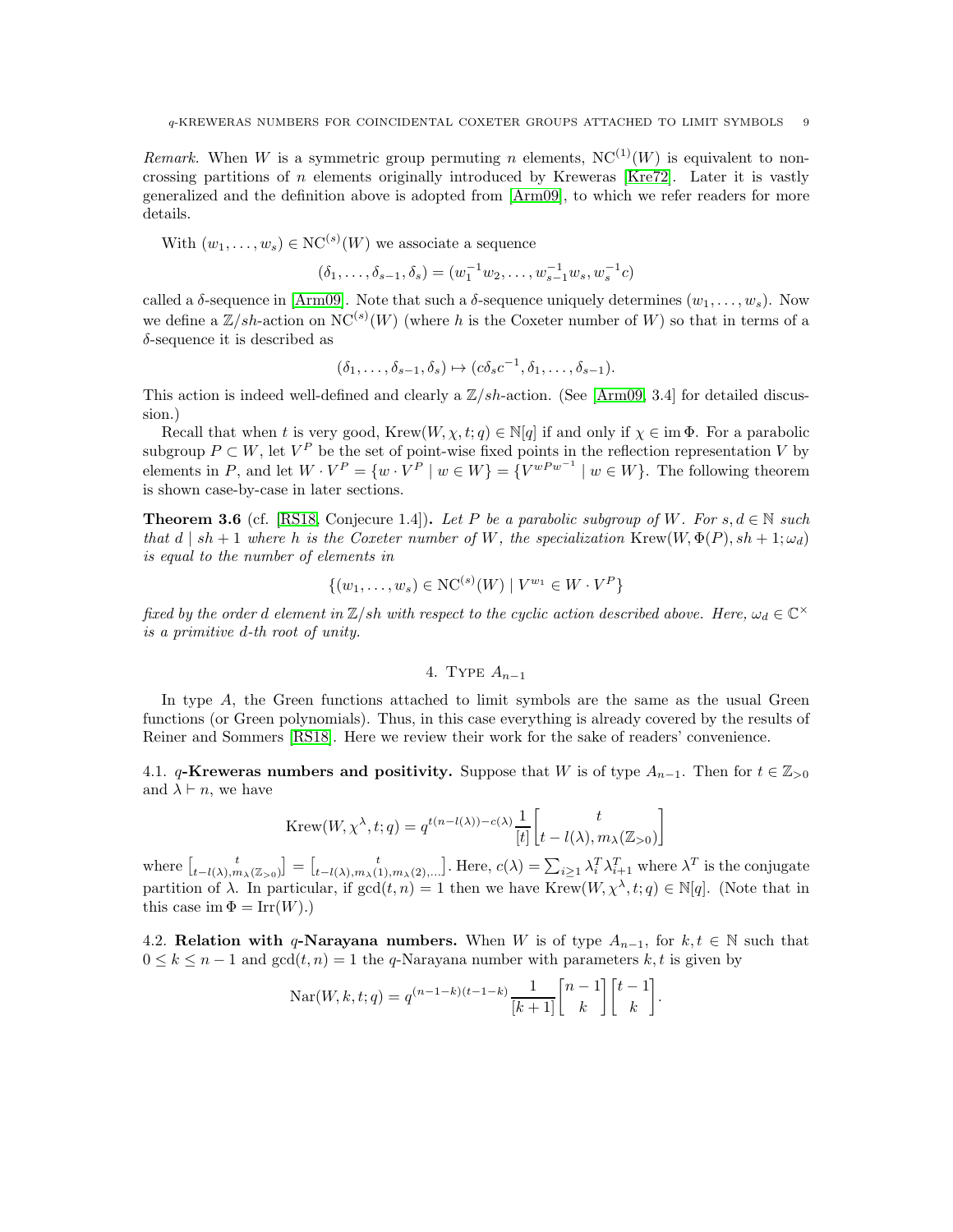Then by [\[RS18,](#page-24-3) Definition 1.9, Theorem 1.10] we have

$$
Nar(W, k, t; q) = \sum_{l(\lambda)=k+1} Krew(W, \chi^{\lambda}, t; q).
$$

Here,  $l(\lambda) = k + 1$  if and only if  $\langle Q_{\chi^{\lambda}} , V \rangle |_{q=1} = k$ .

4.3. Cyclic sieving. We recall [\[RS18,](#page-24-3) Section 6]. The Coxeter number of W of type  $A_{n-1}$  is n, and here we assume that  $t = ns + 1$  for some  $s \in \mathbb{N}$ . Suppose that  $P \subset W$  is a parabolic subgroup such that  $\Phi(P) = \chi^{\lambda}$ . In this case, for  $d | sh + 1$  we have Krew $(W, \chi^{\lambda}, sh + 1; \omega_d) \neq 0$  if and only if  $[d \mid m_\lambda(r)$  for all  $r \in \mathbb{Z}_{>0}$  or [there exists a unique r' such that  $d \nmid m_\lambda(r')$  and it also satisfies  $d \mid m_{\lambda}(r') - 1]$ . In this case we have

$$
\text{Krew}(W, \chi^{\lambda}, sh+1; \omega_d) = \begin{cases} \frac{1}{m} {s \choose s - l(\lambda), m_{\lambda}(\mathbb{Z}_{>0})} & \text{if } d = 1, \\ {ns/d \choose ns/d - \lfloor l(\lambda)/d \rfloor, \lfloor m_{\lambda}(\mathbb{Z}_{>0})/d \rfloor} & \text{otherwise.} \end{cases}
$$

<span id="page-9-0"></span>This is indeed the number of fixed points in  $\{(w_1,\ldots,w_s) \in NC^{(s)}(W) \mid V^{w_1} \in W \cdot V^P\}$  by the order d element in  $\mathbb{Z}/ns$ , as expected.

# 5. TYPE  $BC_n$

Let W be the Weyl group of type  $BC_n$ . Here we start with the exotic Springer theory first introduced by Kato [\[Kat09\]](#page-24-15). Later it was revealed by Achar-Henderson [\[AH08\]](#page-23-2) that it has a strong connection with the Green functions attached to limit symbols.

5.1. Exotic Springer representations. Let k be an algebraically closed field whose characteristic is not equal to 2. For instance we may set  $\mathbf{k} = \mathbb{C}$  or  $\mathbf{k} = \overline{\mathbb{F}_q}$  where  $2 \nmid q$ . Set  $G = GL_{2n}(\mathbf{k})$  and  $\mathfrak{g} = \text{Lie } G$ . We regard G as a group of k-linear automorphism of  $\mathbf{k}^{2n}$  and  $\mathfrak{g}$  as the endomorphism algebra of  $\mathbf{k}^{2n}$ .

We fix a symplectic form  $\langle , \rangle$  on  $\mathbf{k}^{2n}$ . Then there exists an involution  $\theta : G \to G$  such that for any  $g \in G$  and  $v, w \in \mathbf{k}^{2n}$  we have  $\langle g^{-1}v, w \rangle = \langle v, \theta(g)w \rangle$ . This also induces an involution on  $\mathfrak{g}$ , which we again denote by  $\theta : \mathfrak{g} \to \mathfrak{g}$ . We have an eigenspace decomposition  $\mathfrak{g} = \mathfrak{g}^+ \oplus \mathfrak{g}^-$  where  $\mathfrak{g}^{\pm} = \{X \in \mathfrak{g} \mid \langle Xv, w \rangle \pm \langle v, Xw \rangle = 0 \text{ for any } v, w \in \mathbf{k}^{2n}\}.$  Note that  $G^{\theta}$  is isomorphic to the symplectic group  $Sp_{2n}(\mathbf{k})$ , and thus its Weyl group is identified with W.

Let  $\mathcal{N}^-$  be the set of nilpotent elements in  $\mathfrak{g}^-$ . The variety  $\mathcal{N}^- \times \mathbf{k}^{2n}$  is called the exotic nilpotent cone [\[Kat09,](#page-24-15) 1.1]. There is a diagonal  $G^{\theta}$ -action on  $\mathcal{N}^- \times \mathbf{k}^{2n}$  defined by  $g \cdot (X, v) = (Ad_g(X), g(v))$ . Then the  $G^{\theta}$ -orbits in  $\mathcal{N}^- \times \mathbf{k}^{2n}$  are parametrized by  $\mathfrak{P}_{n,2}$  as follows. (ref. [\[AH08\]](#page-23-2), [\[NRS18\]](#page-24-16)) For a  $G^{\theta}$ -orbit  $\mathcal{O} \subset \mathcal{N}^- \times \mathbf{k}^{2n}$ , choose any  $(N, v) \in \mathcal{O}$  and let  $\lambda$  be the Jordan type of N as an endomorphism on  $\mathbf{k}^{2n}$ . Also let  $\hat{\lambda}$  be the Jordan types of N on  $\mathbf{k}^{2n}/\mathbf{k}[N]v = \mathbf{k}^{2n}/\text{span}(N^m v \mid m \in \mathbb{N})$ . Note that  $\lambda$  and  $\lambda$  does not depend on the choice of  $(N, v) \in \mathcal{O}$ . Then there exists a unique pair  $(\mu, \nu) \in \mathfrak{P}_{n,2}$  so that  $\lambda = (\mu + \nu) \cup (\mu + \nu)$  and  $\hat{\lambda} = (\mu + \nu) \cup (\mu_{\geq 2} + \nu)$ . Again,  $(\mu, \nu)$  is independent of the choice of  $(N, v) \in \mathcal{O}$  and this gives a bijective correspondence from the set of  $G^{\theta}$ -orbits in  $\mathcal{N}^- \times \mathbf{k}^{2n}$  to  $\mathfrak{P}_{n,2}$ . From now on we write  $\mathcal{O}_{\mu,\nu}$  to be the orbit parametrized by  $(\mu,\nu) \in \mathfrak{P}_{n,2}$ .

Let  $\mathcal B$  be the flag variety of  $G^{\theta}$  defined to be:

$$
\mathcal{B} = \{ F_{\bullet} = [F_0 \subset F_1 \subset \cdots \subset F_{2n-1} \subset F_{2n} = \mathbf{k}^{2n} ] \mid \dim F_i = i, \langle F_i, F_{2n-i} \rangle = 0 \text{ for all } i \in [0, 2n] \}.
$$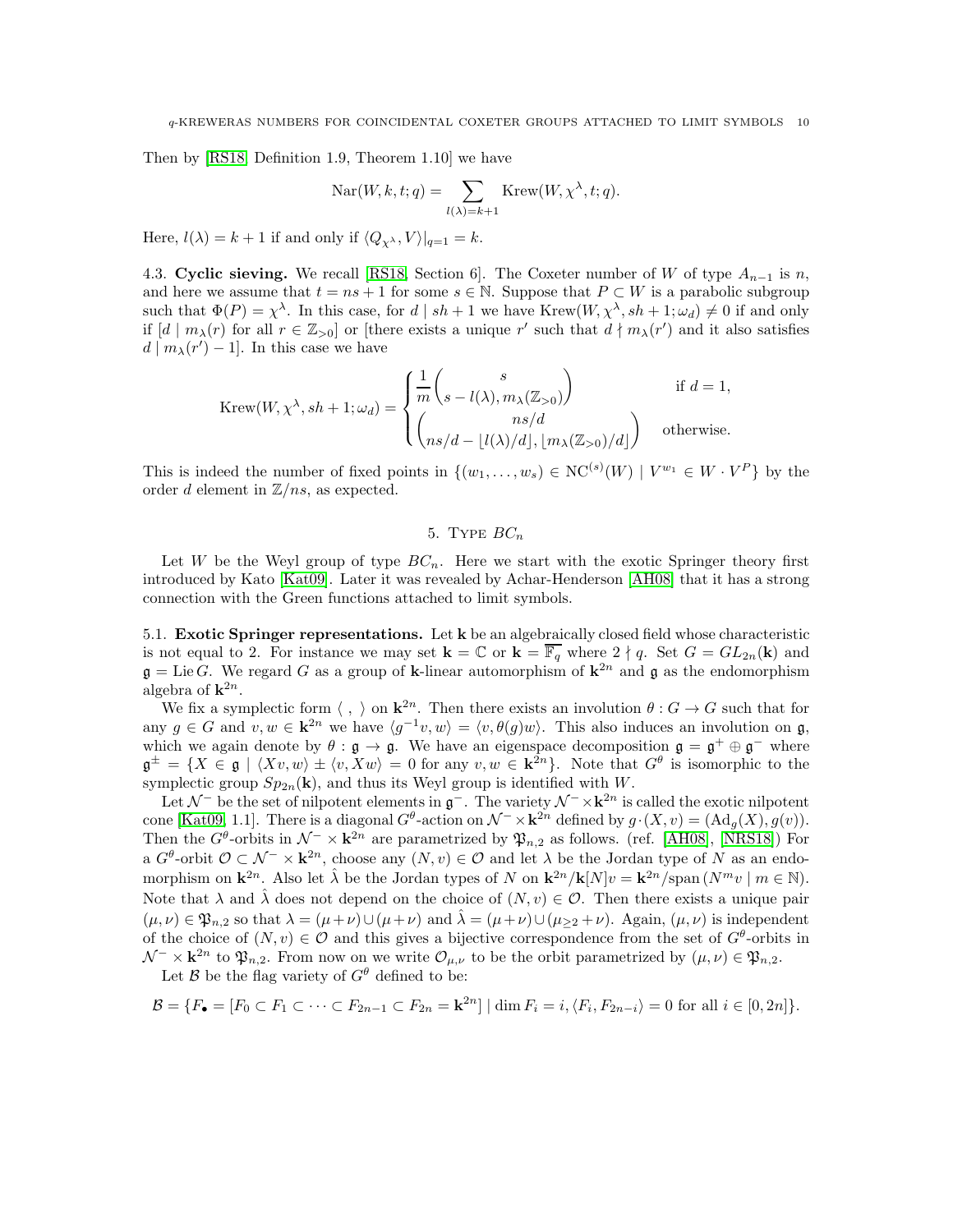For  $(N, v) \in \mathcal{N}^- \times \mathbf{k}^{2n}$ , we define  $\mathcal{B}_{N, v} = \{F_{\bullet} \in \mathcal{B} \mid NF_i \subset F_i \text{ for all } i \in [0, 2n] \text{ and } v \in F_n\}$ , called the exotic Springer fiber of  $(N, v)$ . Then by [\[Kat09\]](#page-24-15) (see also [\[SS13\]](#page-24-17)), there exists an action of W on  $H^i(\mathcal{B}_{N,v})$  for each  $i \in \mathbb{Z}$ , called the exotic Springer representation.

Note that  $H^{i}(\mathcal{B}_{N,v})$  does not depend on the choice of  $(N, v)$  as long as it is contained in a fixed  $G^{\theta}$ -orbit of  $\mathcal{N}^- \times \mathbf{k}^{2n}$ . Now we define  $Q_{\mu,\nu} = \sum_{i \in \mathbb{N}} H^{2i}(\mathcal{B}_{N,\nu}) q^i$  as a graded W-representation where  $(N, v)$  is any element in  $\mathcal{O}_{\mu, \nu}$ . Then the leading term of  $Q_{\mu, \nu}$  is given by  $\chi^{\mu, \nu}$ , i.e. the exotic Springer correspondence is given by  $\mathcal{O}_{\mu,\nu} \mapsto \chi^{\mu,\nu}$ . Moreover,  $Q_{\mu,\nu}$  coincides with the Green function with respect to  $\chi^{\mu,\nu} \in \text{Irr}(W)$  attached to the limit symbols, which means that  $Q_{\mu,\nu} = Q_{\chi^{\mu,\nu}}$ 

<span id="page-10-0"></span>5.2. Springer representation of Lie  $Sp_{2n}(\overline{\mathbb{F}_2})$ . There is another Springer theory, i.e. of Lie  $Sp_{2n}$ in characteristic 2, which shares the same Green functions as exotic one. Here we briefly describe its properties.

We start with the parametrization of the nilpotent orbits in Lie  $Sp_{2n}(\overline{\mathbb{F}_2})$ . (ref. [\[Hes79\]](#page-24-18), [\[Xue12b,](#page-24-19) Section 2.6]) Let  $\Omega$  be the set of pairs  $(\lambda, \kappa)$  where  $\lambda \in \mathfrak{P}_{2n}$  and  $\kappa$  is a function from  $\{r \in \lambda\}$  to N such that the following conditions hold:

- $m_{\lambda}(r)$  is even if  $r \in \lambda$  is odd,
- for any  $r \in \lambda$  we have  $0 \leq \kappa(r) \leq r/2$ ,
- $\kappa(r) = r/2$  if  $m_{\lambda}(r)$  is odd, and
- for  $r, r' \in \lambda$  such that  $r' \leq r$ , we have  $\kappa(r') \leq \kappa(r)$  and  $r' \kappa(r') \leq r \kappa(r)$ .

For  $N \in \text{Lie} \, Sp_{2n}(\overline{\mathbb{F}_2})$ , we attach  $(\lambda, \kappa) \in \Omega$  to its orbit as follows. Let  $\lambda \vdash 2n$  be the Jordan type of N. For  $r \in \lambda$  we define  $\kappa$  to be  $\kappa(r) = \min\{i \in \mathbb{N} \mid \langle N^{2i+1}v, v \rangle = 0$  for any  $v \in \ker N^r\}$ . Then  $(\lambda, \kappa) \in \Omega$  and it is independent of the choice of N in its orbit. This gives a desired parametrization.

We describe the Springer correspondence of Lie  $Sp_{2n}(\overline{\mathbb{F}_2})$ . It is summarized by the bijection  $\iota : \Omega \to \mathfrak{P}_{n,2}$ . (This bijection is deduced from, but not exactly the same as, the one defined in [\[Xue12a,](#page-24-20) 8.1]. Also see [\[Kim19,](#page-24-21) Section 13.1].) For  $(\lambda, \kappa) \in \Omega$ , choose  $s \in \mathbb{N}$  such that  $2s \geq l(\lambda)$ . We partition  $[1, 2s + 1]$  into blocks of size 1 or 2 so that:

- $\{i\}$  is a single block if and only if  $\kappa(\lambda_i) = \lambda_i/2$  and
- − other blocks consist of two consecutive integers.

(Here we adopt the convention that  $\kappa(0) = 0$ .) Note that if  $\{i, i+1\}$  is a block then  $\lambda_i = \lambda_{i+1}$  (and thus  $\kappa(\lambda_i) = \kappa(\lambda_{i+1})$ . Now we set  $c_i \in \mathbb{N}$  for  $i \in [1, 2s + 1]$  to be:

- $-$  if  $\{i\}$  is a single block then  $c_i = \lambda_i/2$ , and
- − otherwise if  $\{i, i+1\}$  is a block then  $c_i = \kappa(\lambda_i)$  and  $c_{i+1} = \lambda_i \kappa(\lambda_i)$ .

Now we set  $\mu = (c_1, c_3, \ldots, c_{2s+1})$  and  $\nu = (c_2, c_4, \ldots, c_{2s})$  (and remove zeroes at the end if necessary so that  $\mu$  and  $\nu$  do not depend on the choice of s). Then, from the definition of  $\Omega$  it follows that  $(\mu, \nu) \in \mathfrak{P}_{n,2}$ . Now we define  $\iota(\lambda, \kappa) = (\mu, \nu)$ . This is indeed a bijection and describes the Springer correspondence. In particular, if we let  $Q_{\lambda,\kappa}$  be the Green function for the nilpotent orbit parametrized by  $(\lambda, \kappa) \in \Omega$  then we have  $Q_{\lambda, \kappa} = Q_{\iota(\lambda, \kappa)}$ .

5.3. Analogue of Sommers' theorem. Here we prove an analogue of [\[Som11,](#page-24-5) Theorem 2] in our setting. Let  $V = \chi^{(n-1),(1)} \in \text{Irr}(W)$  be the reflection representation of W.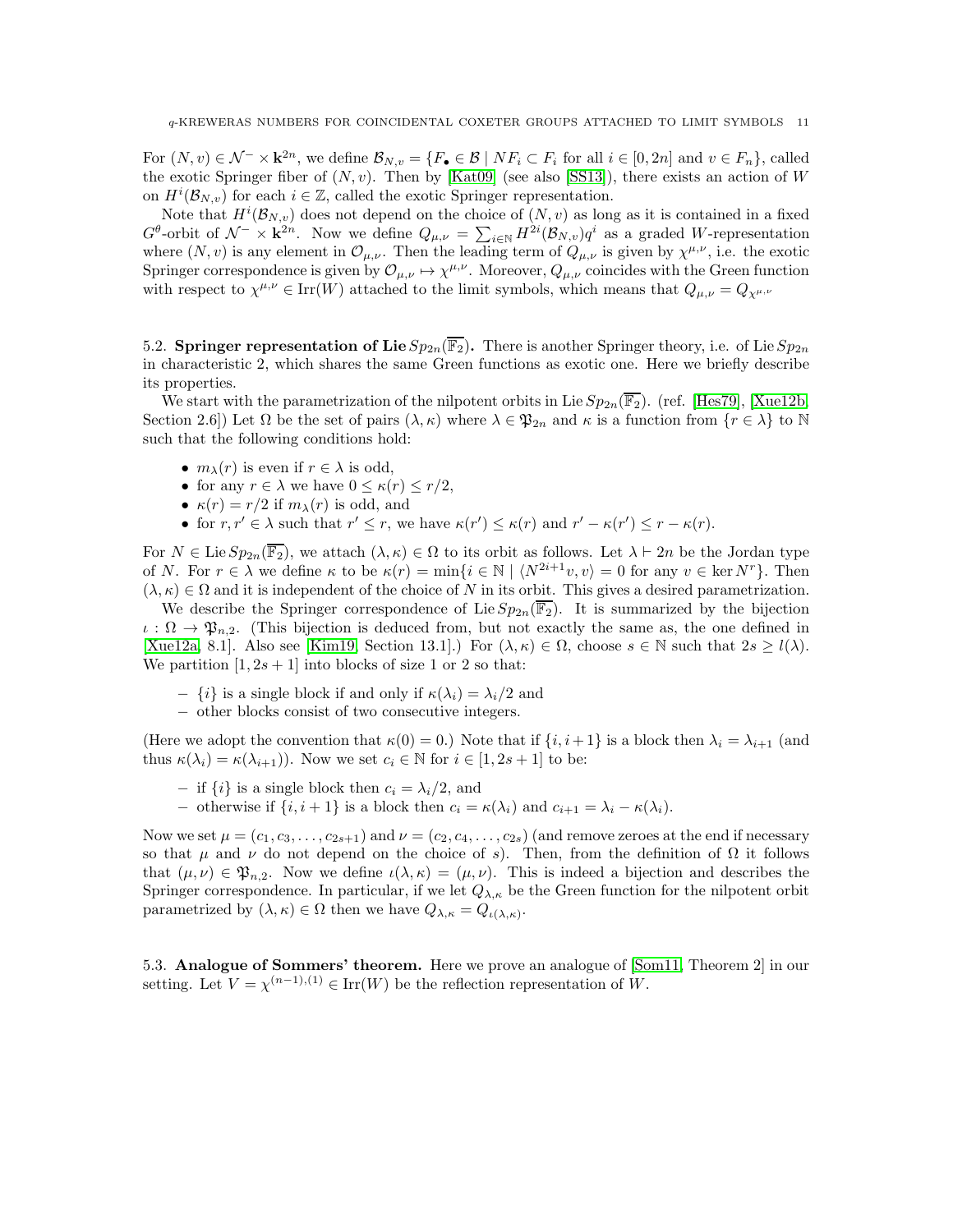<span id="page-11-0"></span>**Theorem 5.1** (cf. [\[Som11,](#page-24-5) Theorem 2]). For  $(\mu, \nu) \in \mathfrak{P}_{n,2}$ , we have

$$
\sum_{i=0}^{n} \langle Q_{\mu,\nu}, \wedge^{i} V \rangle y^{i} = y^{l(\mu,\nu)} \prod_{j=1}^{l(\mu,\nu)} (1 + yq^{2j-1}),
$$
  
or equivalently 
$$
\sum_{i=0}^{n} \langle Q_{\mu,\nu}, \wedge^{n-i} V \rangle y^{i} = y^{n-l(\mu,\nu)} \prod_{j=1}^{l(\mu,\nu)} (y + q^{2j-1}),
$$

where  $l(\mu, \nu) = \max\{l(\mu) - 1, l(\nu)\} = l(\mu_{\geq 2} + \nu).$ 

The rest of this section is devoted to the proof of this theorem. Here we mainly follow the argument of [\[Som11\]](#page-24-5). Most of the statements therein remain valid with minor modification. We start with the following lemma.

<span id="page-11-2"></span>**Lemma 5.2.** We have  $\langle Q_{\mu,\nu}, V \rangle = \sum_{i=1}^{l(\mu,\nu)} q^{2i-1}$ .

*Proof.* Let us define  $Q_{\lambda,\kappa} \in \mathcal{K}(W)[q]$  as in [5.2.](#page-10-0) Then it follows from Spaltenstein's result [\[Spa91,](#page-24-22) Proposition 1.7(b)] that  $\langle Q_{\lambda,\kappa}, V \rangle = \sum_{i=1}^{\lfloor l(\lambda)/2 \rfloor} q^{2i-1}$ . (Note that his result is independent of the characteristic of the base field.) On the other hand, it is easy to see that  $\lfloor l(\lambda)/2 \rfloor = l(\iota(\lambda,\kappa))$ . Thus the claim follows from the fact that  $\iota$  is a bijection.

Let us define

$$
g_{\mu,\nu} = \sum_{i=0}^n \langle Q_{\mu,\nu}, \wedge^{n-i} V \rangle y^i \quad \text{ and } \quad h_{\mu,\nu} = |\mathcal{O}_{\mu,\nu}(\mathbb{F}_q)| g_{\mu,\nu},
$$

where  $|\mathcal{O}_{\mu,\nu}(\mathbb{F}_q)| \in \mathbb{Q}[q]$  is the number of  $\mathbb{F}_q$ -points in  $\mathcal{O}_{\mu,\nu}$  when the base field is  $\overline{\mathbb{F}_q}$  (and  $\mathcal{O}_{\mu,\nu}$  is split over  $\mathbb{F}_q$ . Also for  $\chi \in \text{Irr}(W)$ , we define

$$
\tilde{\tau}(\chi) = \sum_{i,j \in \mathbb{N}} \langle S^i(V) \otimes \wedge^j V, \chi \rangle q^i y^j = \sum_{j \in \mathbb{N}} \langle S^*(V) \otimes \wedge^j V, \chi \rangle y^j
$$

where we set  $S^*(V) = \sum_{i \in \mathbb{N}} S^i(V) q^i$ . Now we prove the following lemma.

<span id="page-11-1"></span>**Lemma 5.3** (cf. [\[Som11,](#page-24-5) (9)]). For  $\chi \in \text{Irr}(W)$ , we have

$$
(-1)^n q^{n^2} \tilde{\tau}(\chi) \prod_{i=1}^n (q^{2i} - 1) = \sum_{(\mu,\nu) \in \mathfrak{P}_{n,2}} h_{\mu,\nu} \langle Q_{\mu,\nu}, \chi \rangle.
$$

Proof. We start with the orthogonality formula of Green functions presented in [\[Sho82\]](#page-24-23), which is still valid in our situation:

$$
q^{n^2}Q_{Id}\otimes \varphi \otimes \chi^{\emptyset,(1^n)}=\sum_{(\mu,\nu)\in \mathfrak{P}_{n,2}}|\mathcal{O}_{\mu,\nu}(\mathbb{F}_q)|\langle Q_{\mu,\nu},\varphi\rangle Q_{\mu,\nu}.
$$

Here we use the fact that the number of positive roots in the root system of W is  $n^2$  and the centralizer of any  $(N, v) \in \mathcal{N}^- \times \mathbf{k}^{2n}$  in  $G^{\theta}$  is connected. If we set  $\varphi = \wedge^{n-j}V$  so that  $\varphi \otimes \chi^{\emptyset, (1^n)} \simeq$  $\wedge^{n-j}V \otimes \wedge^nV \simeq \wedge^jV$ , then it follows that

$$
q^{n^2}Q_{Id}\otimes \wedge^j V=\sum_{(\mu,\nu)\in \mathfrak{P}_{n,2}}|\mathcal{O}_{\mu,\nu}(\mathbb{F}_q)|\langle Q_{\mu,\nu},\wedge^{n-j}V\rangle Q_{\mu,\nu}.
$$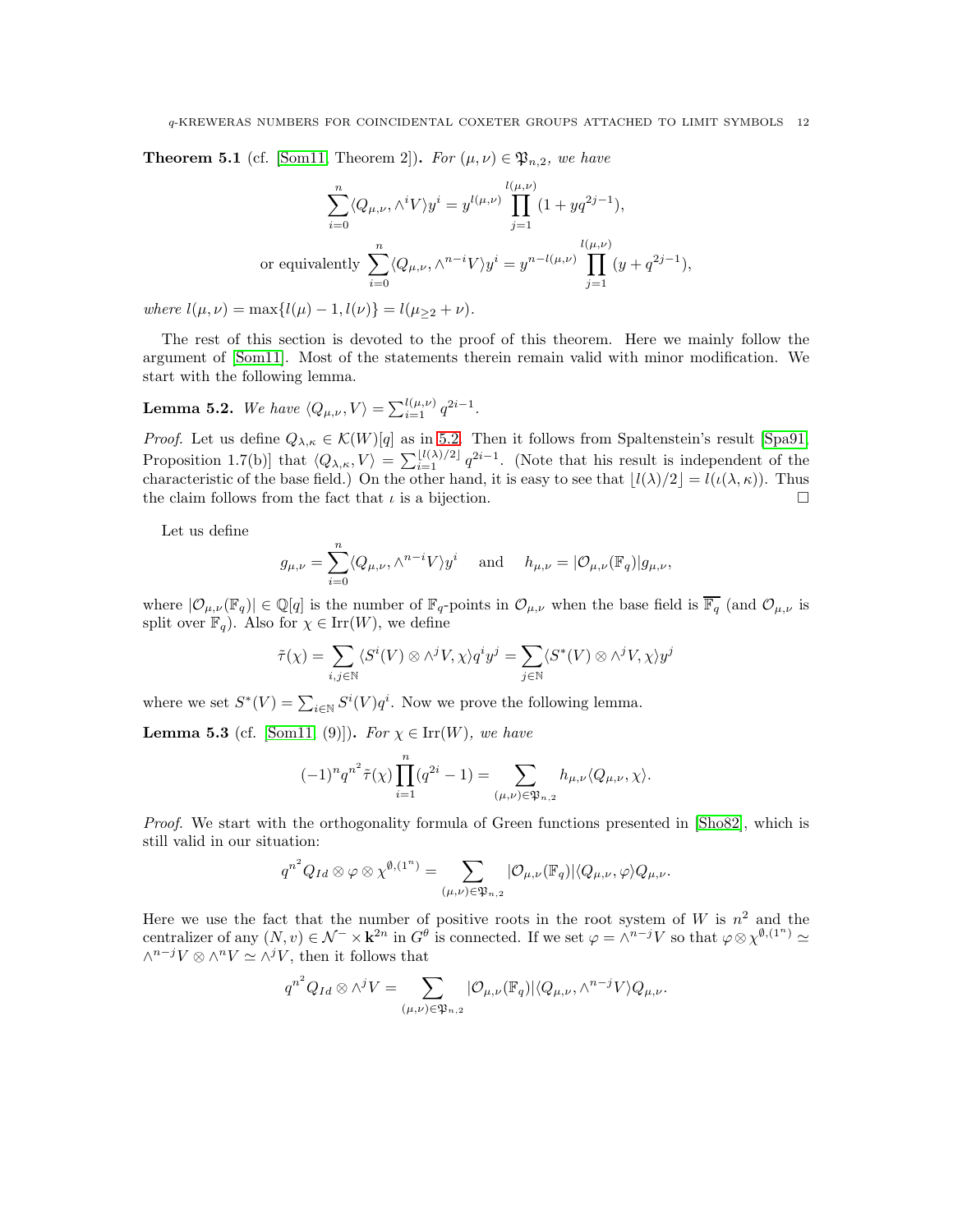Note that  $Q_{Id} = (-1)^n S^*(V) \cdot \prod_{i=1}^n (q^{2i} - 1)$  by the formula of Chevalley. Thus we have

$$
\left((-1)^n q^{n^2} \prod_{i=1}^n (q^{2i} - 1) \right) S^*(V) \otimes \wedge^j V = \sum_{(\mu,\nu) \in \mathfrak{P}_{n,2}} |\mathcal{O}_{\mu,\nu}(\mathbb{F}_q)| \langle Q_{\mu,\nu}, \wedge^{n-j} V \rangle Q_{\mu,\nu}.
$$

Now the result follows from taking  $\langle -, \chi \rangle$ , multiplying  $y^j$ , and summing up over  $j \in \mathbb{N}$ .

From [\[GNS99,](#page-24-24) Proposition 3.3], we have

$$
\tilde{\tau}(\chi^{\mu,\nu}) = q^{2z(\mu) + 2z(\nu) + |\nu|} \prod_{x' \in \mu} \frac{1 + yq^{2c(x')+1}}{1 - q^{2h(x')}} \prod_{x'' \in \nu} \frac{1 + yq^{2c(x'')-1}}{1 - q^{2h(x'')}}
$$

where  $z(\lambda) = \sum_{i \in \mathbb{Z}_{>0}} (i-1)\lambda_i$  and  $c(b)$  (resp.  $h(b)$ ) is the content(=(column index)–(row index)) (resp. the hook length) of  $b$  in the Young diagram. In particular, by considering boxes at the first column of the Young diagrams of  $\mu$  and  $\nu$ , we see that  $(1 + yq^{-2i+1}) | \tilde{\tau}(\chi^{\mu,\nu})$  when  $i \in [1, l(\mu, \nu)]$ . (This statement is vacuous when  $l(\mu, \nu) = 0$ , i.e.  $\mu = (n)$  and  $\nu = \emptyset$ .)

Before the proof of Theorem [5.1](#page-11-0) let us observe the triangularity of Springer representations as follows. For  $(\rho, \sigma)$ ,  $(\mu, \nu) \in \mathfrak{P}_{n,2}$ , we say that  $(\rho, \sigma) \leq (\mu, \nu)$  if

$$
\rho_1 + \sigma_1 + \dots + \rho_k + \sigma_k \le \mu_1 + \nu_1 + \dots + \mu_k + \nu_k
$$
, and  
\n $\rho_1 + \sigma_1 + \dots + \rho_k + \sigma_k + \rho_{k+1} \le \mu_1 + \nu_1 + \dots + \mu_k + \nu_k + \mu_{k+1}$ 

for any  $k \in \mathbb{N}$ . Then the result of [\[AH08,](#page-23-2) Theorem 6.3] states that  $\mathcal{O}_{\rho,\sigma} \subset \overline{\mathcal{O}_{\mu,\nu}}$  if and only if  $(\rho, \sigma) \leq (\mu, \nu)$ . Moreover, by [\[SS14\]](#page-24-25) and [\[Kat17\]](#page-24-26), it follows that  $\langle Q_{\mu,\nu}, \chi^{\rho,\sigma} \rangle \neq 0$  if and only if  $(\rho, \sigma) \leq (\mu, \nu)$ . Note that  $(\rho, \sigma) \leq (\mu, \nu)$  then  $l(\rho, \sigma) \leq l(\mu, \nu)$ . In particular, if we set  $\chi^{\rho, \sigma} = \wedge^{j} V$ , i.e.  $(\rho, \sigma) = ((n - j), (1, 1, \ldots, 1)),$  then the above inequalities are translated to  $n - j \leq \mu_1$ and  $n - j + k \leq \mu_1 + \nu_1 + \cdots + \mu_k + \nu_k$  for any  $1 \leq k \leq j$ . Thus when  $k = j$  we have that  $l(\mu, \nu) \leq l(\mu), l(\nu) \leq j.$ 

We are ready to prove Theorem [5.1,](#page-11-0) i.e.  $g_{\mu,\nu} = y^{n-l(\mu,\nu)} \prod_{j=1}^{l(\mu,\nu)} (y+q^{2j-1})$ . To this end, first we prove that the RHS divides  $h_{\mu,\nu}$  by induction on dim  $\mathcal{O}_{\mu,\nu}$ . First, if dim  $\mathcal{O}_{\mu,\nu} = 0$ , i.e.  $\mathcal{O}_{\mu,\nu} = \{0\}$ then it follows from the result of Solomon [\[Sol63\]](#page-24-27). In general, by Lemma [5.3](#page-11-1) and the triangularity of Springer representations we have

$$
(-1)^n q^{n^2} \tilde{\tau}(\chi^{\mu,\nu}) \prod_{i=1}^n (q^{2i} - 1) = h_{\mu,\nu} q^{2z(\mu) + 2(\nu) + |\nu|} + \sum_{(\rho,\sigma) > (\mu,\nu)} h_{\rho,\sigma} \langle Q_{\rho,\sigma}, \chi^{\mu,\nu} \rangle.
$$

Here we use the fact that  $\deg_q Q_{\mu,\nu} = 2z(\mu) + 2z(\nu) + |\nu| = n^2 - \dim \mathcal{O}_{\mu,\nu}/2$  (see [\[SS13,](#page-24-17) Remark 2.6]). Now by induction hypothesis and the argument above, it follows that  $\prod_{j=1}^{l(\mu,\nu)}(y+q^{2j-1}) \mid h_{\mu,\nu}$ .

Since  $|\mathcal{O}_{\mu,\nu}(\mathbb{F}_q)|$  does not have any common factor with  $\prod_{j=1}^{l(\mu,\nu)}(y+q^{2j-1})$ , it follows that  $\prod_{j=1}^{l(\mu,\nu)}(y+q^{2j-1})|g_{\mu,\nu}$ . On the other hand, we previously observed that if  $n-j > l(\mu,\nu)$  then  $\langle Q_{\mu,\nu}, \wedge^{n-j}V \rangle = 0$ . Thus it follows that  $y^{n-l(\mu,\nu)} \mid g_{\mu,\nu}$  as well. Now by considering the degree with respect to y, it follows that  $g_{\mu,\nu} = cy^{n-l(\mu,\nu)} \prod_{j=1}^{l(\mu,\nu)} (y+q^{2j-1})$  for some  $c \in \mathbf{k}$ . However,  $c = 1$ since the coefficient of  $y^n$  in  $g_{\mu,\nu}$  equals 1 (as the trivial representation only occurs at the zeroth cohomology group of the corresponding Springer fiber). This suffices for the proof of Theorem [5.1.](#page-11-0)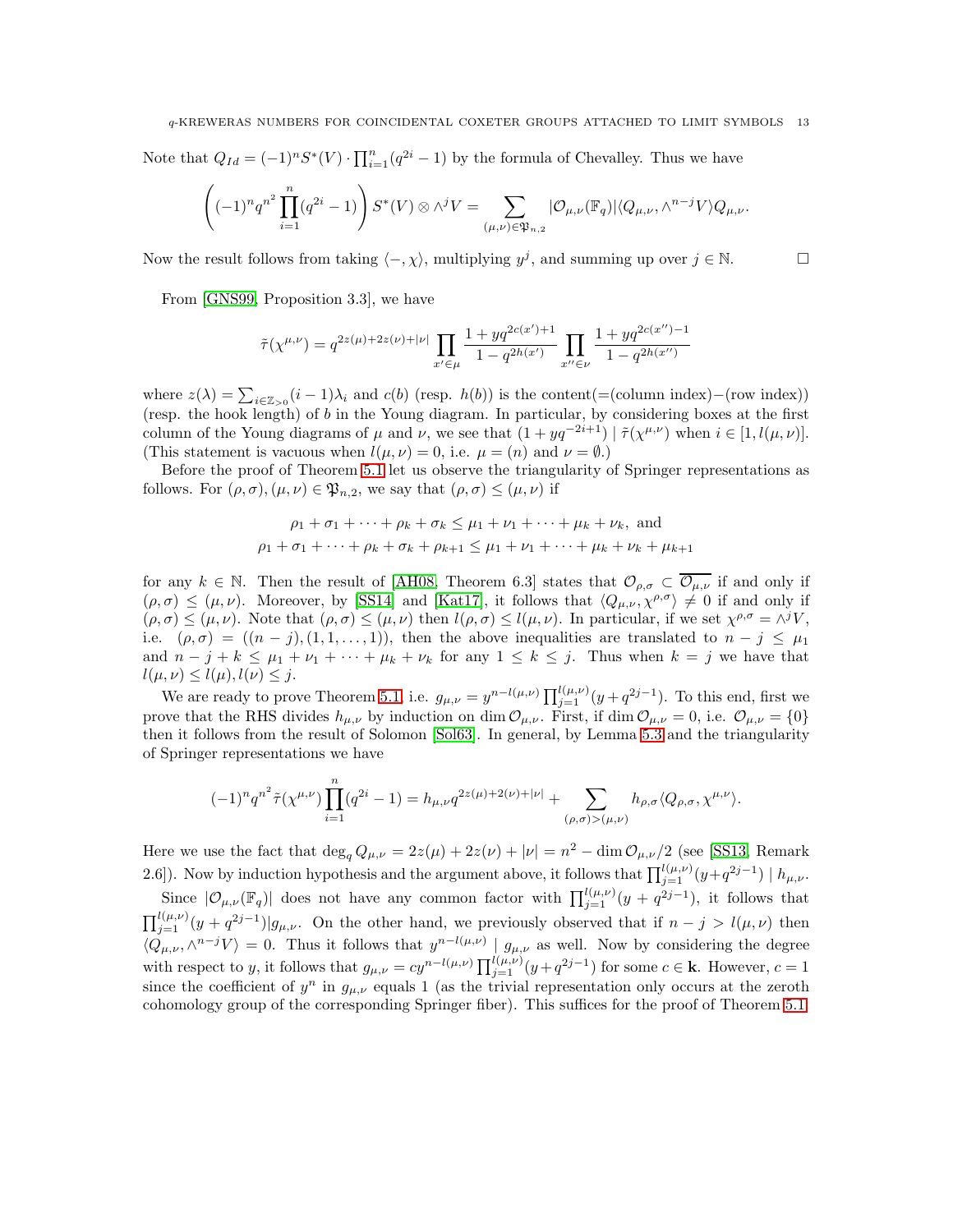<span id="page-13-1"></span>5.4. q-Kreweras numbers and positivity. In this section we find a closed formula of Krew $(W, \chi^{\mu,\nu}, t; q)$ . To this end, first we let  $m_{\mu,\nu}(r) = \lfloor m_{(\mu+\nu)\cup(\mu>2+\nu)}(r)/2 \rfloor$  for  $(\mu,\nu) \in \mathfrak{P}_{n,2}$  and  $r \in \mathbb{Z}_{>0}$ . This can also be interpreted as follows. We set  $\Lambda = (\mu_1, \nu_1, \mu_2, \nu_2, \ldots) = (a_1, a_2, a_3, a_4, \ldots)$ . Then  $\Lambda$  is not necessarily a partition, but it is a quasi-partition in the sense of [\[AHS11\]](#page-24-28); we have  $a_i \ge a_{i+2}$  for  $i \in \mathbb{Z}_{>0}$ . Also we have  $\mu + \nu = (a_{2i-1} + a_{2i})_{i \geq 1}$  and  $\mu_{\geq 2} + \nu = (a_{2i} + a_{2i+1})_{i \geq 1}$ .

<span id="page-13-0"></span>**Lemma 5.4.** Set  $\Lambda = (a_1, a_2, \ldots)$  as above. For  $r \in (\mu + \nu) \cup (\mu_{\geq 2} + \nu)$ , suppose that i (resp. j) is the smallest (resp. largest) index so that  $a_i + a_{i+1} = r$  (resp.  $a_j + a_{j+1} = r$ ). Then, there are three possible cases:

- (1) If i and j are both even then  $m_{\mu+\nu}(r) = m_{\mu>2+\nu}(r) 1$ . Thus we have  $m_{\mu,\nu}(r) = m_{\mu+\nu}(r) =$  $m_{\mu>2+\nu}(r) - 1.$
- (2) If  $i \neq j \pmod{2}$  then  $m_{\mu+\nu}(r) = m_{\mu>2}+\nu(r)$ . Thus we have  $m_{\mu,\nu}(r) = m_{\mu+\nu}(r)$  $m_{\mu_{\geq 2}+\nu}(r)$ .
- (3) If i and j are both odd then  $m_{\mu+\nu}(r) = m_{\mu>2+\nu}(r) + 1$ . Thus we have  $m_{\mu,\nu}(r) = m_{\mu+\nu}(r) 1 = m_{\mu > 2} + \nu(r)$ .

Proof. It can be shown case-by-case.

Let 
$$
L(\mu, \nu)
$$
 be the number of  $r \in (\mu + \nu) \cup (\mu_{\geq 2} + \nu)$  such that the first condition in Lemma 5.4 is satisfied. (In this case we necessarily have  $r \in \mu_{\geq 2} + \nu$ .) In other words, we have  $L(\mu, \nu) + \sum_{r>0} m_{\mu,\nu}(r) = l(\mu, \nu) = \sum_{r>0} m_{\mu_{\geq 2} + \nu}(r)$ . Also we define

$$
z(\mu, \nu) = 2z(\mu) + 2z(\nu) + |\nu| = 2z(\mu + \nu) + |\nu|
$$

where  $z(\lambda) = \sum_{i>0} (i-1)\lambda_i$ . We set  $d(\mu, \nu) = \sum_{r>0} m_{\mu, \nu}(r)(m_{\mu, \nu}(r) + 1)$ .

<span id="page-13-2"></span>**Theorem 5.5.** For  $(\mu, \nu) \in \mathfrak{P}_{n,2}$ , the q-Kreweras number Krew $(W, \chi^{\mu,\nu}, t; q)$  is given by

$$
q^{t(n-l(\mu,\nu))+l(\mu,\nu)^2-2z(\mu,\nu)+d(\mu,\nu)-n}\prod_{j=1}^{L(\mu,\nu)}(q^{t-2j+1}-1)\left[\binom{(t-1)/2-L(\mu,\nu)}{(t-1)/2-l(\mu,\nu),m_{\mu,\nu}(\mathbb{Z}_{>0})}\right].
$$

In particular, when t is odd, Krew $(W, \chi^{\mu,\nu}, t; q) \in \mathbb{N}[q]$  if and only if  $L(\mu, \nu) = 0$ .

The rest of this section is devoted to its proof. Using  $S^*(V) = Q_{Id} \cdot \prod_{i=1}^n (1 - q^{2i})^{-1}$ , we have

$$
\mathcal{H}_t = \sum_{j \in \mathbb{N}} (-q^t)^j S^*(V) \otimes \wedge^j V = \prod_{i=1}^n (1 - q^{2i})^{-1} \sum_{j \in \mathbb{N}} (-q^t)^j Q_{Id} \otimes \wedge^j V.
$$

Recall that  $q^{n^2}Q_{Id}\otimes \wedge^j V=\sum_{(\mu,\nu)\in \mathfrak{P}_{n,2}}|\mathcal{O}_{\mu,\nu}(\mathbb{F}_q)|\langle Q_{\mu,\nu},\wedge^{n-j}V\rangle Q_{\mu,\nu}$ . Thus we have

$$
\mathcal{H}_t = q^{-n^2} \prod_{i=1}^n (1 - q^{2i})^{-1} \sum_{j \in \mathbb{N}} (-q^t)^j \sum_{(\mu,\nu) \in \mathfrak{P}_{n,2}} |\mathcal{O}_{\mu,\nu}(\mathbb{F}_q)| \langle Q_{\mu,\nu}, \wedge^{n-j} V \rangle Q_{\mu,\nu}.
$$

It follows that

Krew
$$
(W, \chi^{\mu,\nu}, t; q) = q^{-n^2} \prod_{i=1}^n (1 - q^{2i})^{-1} \sum_{j \in \mathbb{N}} (-q^t)^j |\mathcal{O}_{\mu,\nu}(\mathbb{F}_q)| \langle Q_{\mu,\nu}, \wedge^{n-j} V \rangle
$$
.

$$
\Box
$$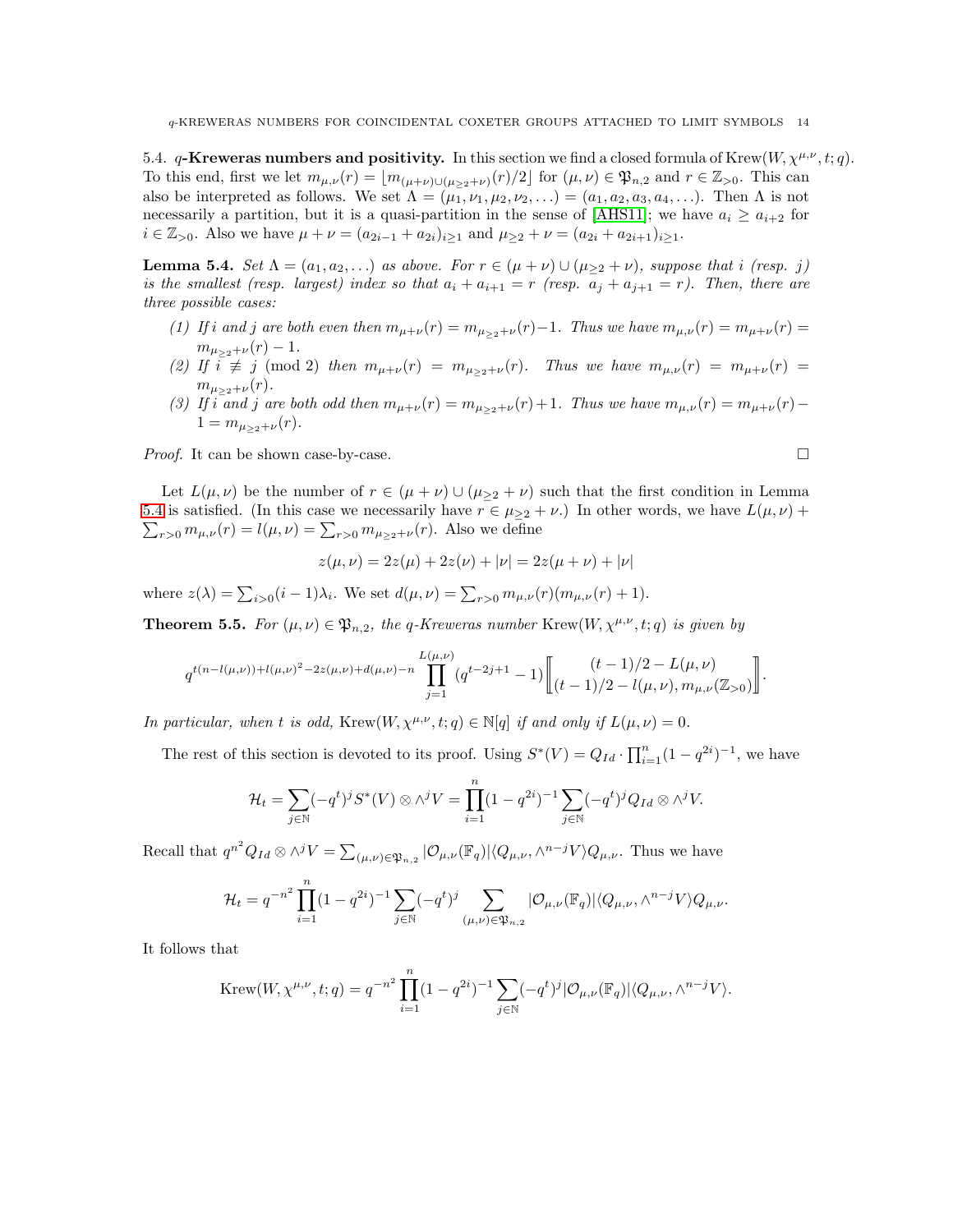On the other hand, if we substitute y with  $-q<sup>t</sup>$  in the equation of Theorem [5.1](#page-11-0) then we have

$$
\sum_{i=0}^{n} \langle Q_{\mu,\nu}, \wedge^{n-j} V \rangle (-q^t)^j = (-q^t)^{n-l(\mu,\nu)} \prod_{j=1}^{l(\mu,\nu)} (-q^t + q^{2j-1})
$$
  

$$
= (-q^t)^{n-l(\mu,\nu)} \prod_{j=1}^{l(\mu,\nu)} (-q^{2j-1}) \prod_{j=1}^{l(\mu,\nu)} (q^{t-2j+1} - 1)
$$
  

$$
= (-1)^n q^{t(n-l(\mu,\nu))+l(\mu,\nu)^2} \prod_{j=1}^{l(\mu,\nu)} (q^{t-2j+1} - 1).
$$

Thus we have

$$
\begin{split} \text{Krew}(W, \chi^{\mu,\nu}, t; q) &= q^{-n^2} \prod_{i=1}^n (1 - q^{2i})^{-1} |\mathcal{O}_{\mu,\nu}(\mathbb{F}_q)| \cdot (-1)^n q^{t(n - l(\mu,\nu)) + l(\mu,\nu)^2} \prod_{j=1}^{l(\mu,\nu)} (q^{t - 2j + 1} - 1) \\ &= q^{t(n - l(\mu,\nu)) + l(\mu,\nu)^2 - n^2} \prod_{i=1}^n (q^{2i} - 1)^{-1} \prod_{j=1}^{l(\mu,\nu)} (q^{t - 2j + 1} - 1) |\mathcal{O}_{\mu,\nu}(\mathbb{F}_q)|. \end{split}
$$

We recall the result of Sun [\[Sun11,](#page-24-29) Corollary 3.13] that gives the closed formula of  $|\mathcal{O}_{\mu,\nu}(\mathbb{F}_q)|$ :

$$
|\mathcal{O}_{\mu,\nu}(\mathbb{F}_q)| = q^{2n^2 - 2z(\mu,\nu)} \frac{\prod_{i=1}^n (1 - q^{-2i})}{\prod_{r \in J} \prod_{i=1}^{m_{\mu+\nu}(r)-1} (1 - q^{-2i}) \prod_{r \notin J} \prod_{i=1}^{m_{\mu+\nu}(r)} (1 - q^{-2i})}
$$

where  $r \in J$  if and only if r is in the third case of Lemma [5.4.](#page-13-0) (See [\[Sun11,](#page-24-29) Notation 2.5].) Therefore, by Lemma [5.4](#page-13-0) we see that

$$
|\mathcal{O}_{\mu,\nu}(\mathbb{F}_q)| = q^{2n^2 - 2z(\mu,\nu)} \frac{\prod_{i=1}^n (1 - q^{-2i})}{\prod_{r>0} \prod_{i=1}^{m_{\mu,\nu}(r)} (1 - q^{-2i})}
$$
  
=  $q^{n^2 - 2z(\mu,\nu) + d(\mu,\nu) - n} \frac{\prod_{i=1}^n (q^{2i} - 1)}{\prod_{r>0} \prod_{i=1}^{m_{\mu,\nu}(r)} (q^{2i} - 1)}.$ 

We substitute  $|\mathcal{O}_{\mu,\nu}(\mathbb{F}_q)|$  with this formula in the expansion of  $Krew(W, \chi^{\mu,\nu}, t; q)$  to see that

$$
\begin{split}\n\text{Krew}(\mu,\nu;t)(q) &= q^{t(n-l(\mu,\nu))+l(\mu,\nu)^2 - 2z(\mu,\nu)+d(\mu,\nu)-n} \frac{\prod_{j=1}^{l(\mu,\nu)} (q^{t-2j+1}-1)}{\prod_{r>0} \prod_{i=1}^{m_{\mu,\nu}(r)} (q^{2i}-1)} \\
&= q^{t(n-l(\mu,\nu))+l(\mu,\nu)^2 - 2z(\mu,\nu)+d(\mu,\nu)-n} \prod_{j=1}^{L(\mu,\nu)} (q^{t-2j+1}-1) \frac{\prod_{j=1}^{l(\mu,\nu)-L(\mu,\nu)} (q^{t-2j-2L(\mu,\nu)+1}-1)}{\prod_{r>0} \prod_{i=1}^{m_{\mu,\nu}(r)} (q^{2i}-1)} \\
&= q^{t(n-l(\mu,\nu))+l(\mu,\nu)^2 - 2z(\mu,\nu)+d(\mu,\nu)-n} \prod_{j=1}^{L(\mu,\nu)} (q^{t-2j+1}-1) \left[ \frac{(t-1)/2 - L(\mu,\nu)}{(t-1)/2 - l(\mu,\nu), m_{\mu,\nu}(\mathbb{Z}_{>0})} \right],\n\end{split}
$$

which is what we want to prove.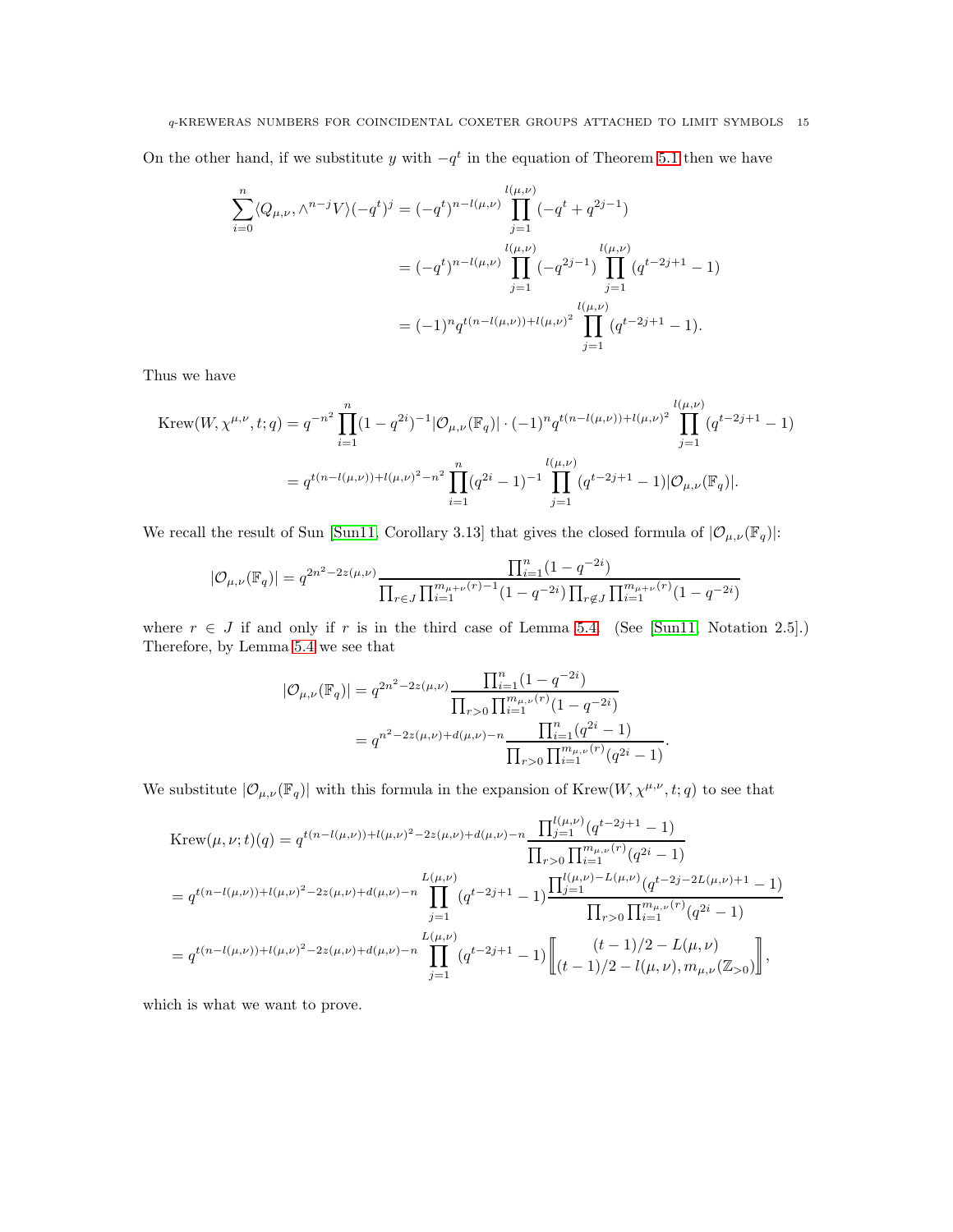5.5. Relation with q-Narayana numbers. When W is of type  $BC_n$ , due to Lemma [5.2,](#page-11-2) Theorem [3.5](#page-7-1) reads

$$
Nar(W, k, t; q) = \sum_{l(\mu, \nu) = k} \text{Krew}(W, \chi^{\mu, \nu}, t; q).
$$

First, note that we have

$$
\operatorname{Nar}(W, k, t; q) = q^{(n-k)(t-1-2k)} \begin{bmatrix} n \\ k \end{bmatrix} \begin{bmatrix} (t-1)/2 \\ k \end{bmatrix}.
$$

On the other hand, from [5.4](#page-13-1) we have

Krew
$$
(W, \chi^{\mu,\nu}, t; q) = q^{t(n-l(\mu,\nu))+l(\mu,\nu)^2 - n^2} \prod_{i=1}^n (q^{2i} - 1)^{-1} \prod_{j=1}^{l(\mu,\nu)} (q^{t-2j+1} - 1) |\mathcal{O}_{\mu,\nu}(\mathbb{F}_q)|.
$$

Comparing the formulas above, it suffices to show that

$$
\sum_{l(\mu,\nu)=k} |\mathcal{O}_{\mu,\nu}(\mathbb{F}_q)| = q^{(n-k)(n-k-1)}(q^2-1)^{n-k} \frac{\llbracket n \rrbracket!^2}{\llbracket n-k \rrbracket! \llbracket k \rrbracket!^2}.
$$

Note that the RHS is the same as the one given in [\[RS18,](#page-24-3) Lemma 5.1]. Indeed, let  $\mathfrak{P}_{2n}^C \subset \mathfrak{P}_{2n}$ be the set of Jordan types of nilpotent elements in Lie  $Sp_{2n}(\overline{\mathbb{F}_q})$  where  $2 \nmid q$ . For  $\lambda \in \mathfrak{P}_{2n}^C$ , let  $|\mathcal{O}_{\lambda}^{Sp}(\mathbb{F}_q)|$  be the number of  $\mathbb{F}_q$ -points in the nilpotent orbit of Lie  $Sp_{2n}(\overline{\mathbb{F}_q})$  whose elements are of Jordan type  $\lambda$  (when such an orbit is split over  $\mathbb{F}_q$ ). Then [\[RS18,](#page-24-3) Lemma 5.1] states that we have

$$
\sum_{\lambda \in \mathfrak{P}_{2n}^C, \lfloor l(\lambda)/2 \rfloor = k} |\mathcal{O}^{Sp}_{\lambda}(\mathbb{F}_q)| = q^{(n-k)(n-k-1)} (q^2 - 1)^{n-k} \frac{[\![n]\!]!^2}{[\![n-k]\!]! [\![k]\!]!^2}.
$$

(See also [\[Lus76\]](#page-24-30).) Therefore, it suffices to show that

$$
\sum_{(\mu,\nu)\in \mathfrak{P}_{n,2}, l(\mu,\nu)=k} |\mathcal{O}_{\mu,\nu}(\mathbb{F}_q)| = \sum_{\lambda\in \mathfrak{P}_{2n}^C, \lfloor l(\lambda)/2\rfloor=k} |\mathcal{O}_{\lambda}^{Sp}(\mathbb{F}_q)|.
$$

To this end, following [\[AHS11\]](#page-24-28), first we define  $\Phi^C : \mathfrak{P}_{n,2} \to \mathfrak{P}_{2n}$  as follows. For  $(\mu, \nu) \in \mathfrak{P}_{n,2}$ such that  $\mu = (\mu_1, \mu_2, \ldots)$  and  $\nu = (\nu_1, \nu_2, \ldots)$ , we consider the sequence  $(2\mu_1, 2\nu_1, 2\mu_2, 2\nu_2, \ldots)$ and substitute any two consecutive integers s, t such that  $s < t$  with  $(s+t)/2$ ,  $(s+t)/2$ , respectively. (These substitutions do not overlap with one another.) Then the result is a partition of  $2n$  which is set to be the image of  $(\mu, \nu)$  under  $\Phi^C$ . Note that we have  $l(\mu, \nu) = |l(\Phi^C(\mu, \nu))/2|$ .

We define another map  $-\tilde{C}: \mathfrak{P}_{n,2} \to \mathfrak{P}_{n,2}$  as follows. For  $(\mu, \nu)$  as above, whenever we have  $\mu_i \langle \nu_i - 1 \rangle$  we replace  $\mu_i, \nu_i$  with  $\lfloor (\mu_i + \nu_i)/2 \rfloor, \lceil (\mu_i + \nu_i)/2 \rceil$ , respectively, and whenever we have  $\nu_i < \mu_{i+1} + 1$  we replace  $\nu_i, \mu_{i+1}$  with  $\lfloor (\nu_i + \mu_{i+1})/2 \rfloor, \lceil (\nu_i + \mu_{i+1})/2 \rceil$ , respectively. (These substitutions do not overlap with one another.) Then the result is again an element of  $\mathfrak{P}_{n,2}$  denoted by  $(\mu, \nu)^C$ . Note that we have  $l(\mu, \nu) = l((\mu, \nu)^C)$ .

By [\[AHS11,](#page-24-28) Theorem 2.23(2)], when  $\Phi^C(\rho, \sigma) \in \mathfrak{P}_{2n}^C \subset \mathfrak{P}_{2n}$  we have

$$
\sum_{(\mu,\nu)\in \mathfrak{P}_{n,2}, (\mu,\nu)^C=(\rho,\sigma)} |\mathcal{O}_{\mu,\nu}(\mathbb{F}_q)|=|\mathcal{O}_{\Phi^C(\rho,\sigma)}^{Sp}(\mathbb{F}_q)|.
$$

On the other hand, by [\[AHS11,](#page-24-28) Proposition 2.4],  $\Phi^C$  is a bijection between  $\mathfrak{P}_{2n}^C$  and the image of  $-C$ . Since  $l(\mu, \nu) = l(\rho, \sigma) = \lfloor l(\Phi^C(\rho, \sigma))/2 \rfloor$ , it follows that

$$
\sum_{(\mu,\nu)\in \mathfrak{P}_{n,2}, l(\mu,\nu)=k} |\mathcal{O}_{\mu,\nu}(\mathbb{F}_q)| = \sum_{\lambda\in \mathfrak{P}_{2n}^C, \, |l(\lambda)/2|=k} |\mathcal{O}_{\lambda}^{Sp}(\mathbb{F}_q)|
$$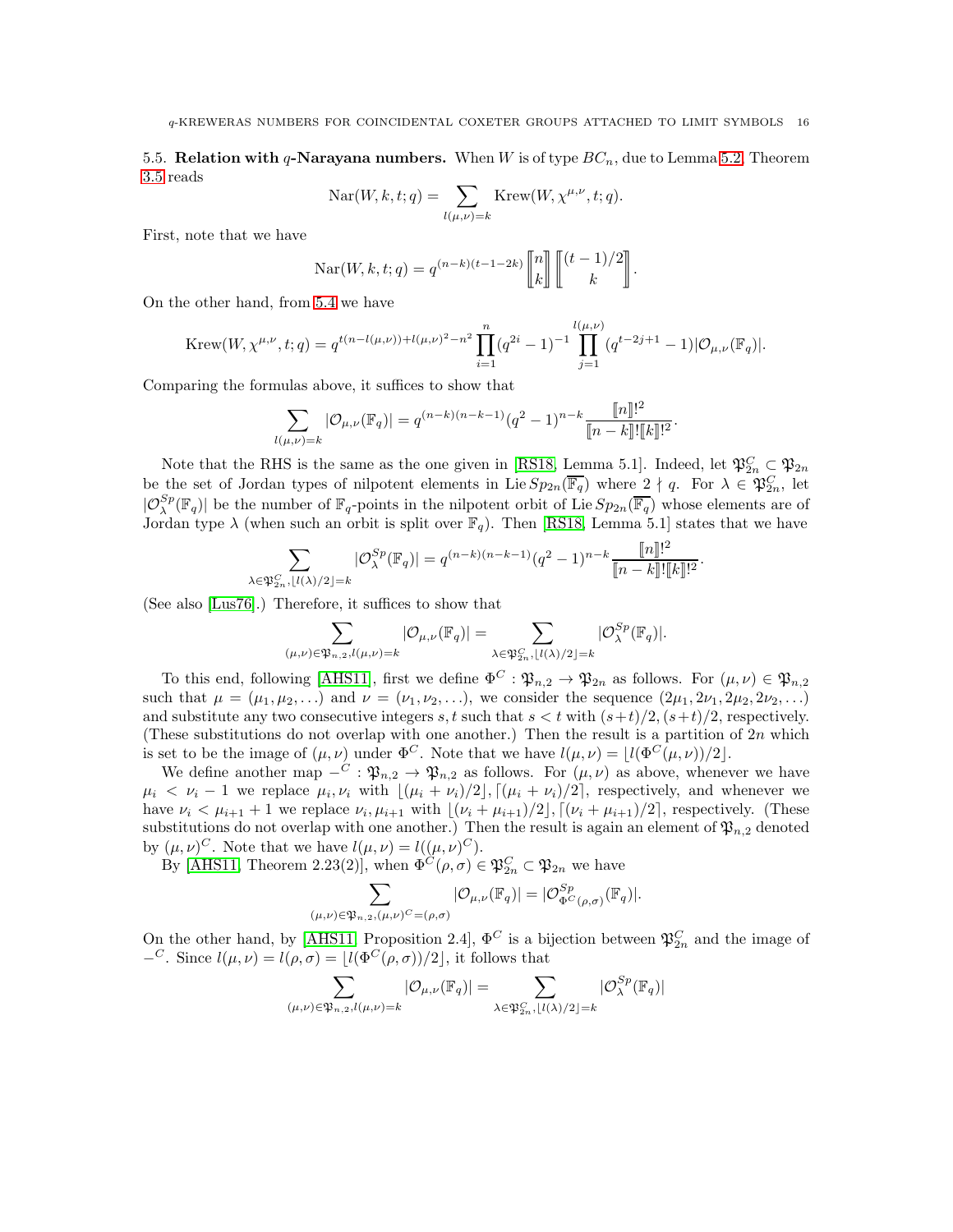<span id="page-16-1"></span>as desired.

5.6. More on the positivity of  $q$ -Kreweras numbers. In Theorem [5.5,](#page-13-2) for odd t we have Krew $(W, \chi^{\mu,\nu}, t; q) \in \mathbb{N}[q]$  if and only if the first condition of Lemma [5.4](#page-13-0) is invalid for any  $r \in$  $(\mu + \nu) \cup (\mu_{\geq 2} \cup \nu)$ . Here we give other equivalent interpretations of this condition and prove Theorem [3.4](#page-7-0) for type  $BC_n$ .

Recall the Springer correspondence of Lie  $Sp_{2n}$  in characteristic 2 discussed in [5.2.](#page-10-0) Following [\[Kim19,](#page-24-21) Section 4.2], we define the notion of critical values. We say that  $(\lambda, \kappa) \in \Omega$  is critical at  $r \in \lambda$ , or r is a critical value of  $(\lambda, \kappa)$ , if

- $\kappa(r) \neq 0$ ,
- for  $r' \in \underline{\lambda}$ , if  $r' < r$  then  $\kappa(r') < \kappa(r)$ , and
- for  $r' \in \underline{\lambda}$ , if  $r' > r$  then  $r' \kappa(r') < r \kappa(r)$ .

Using this notion, we may decompose a nilpotent element into a "distinguished part" and an "induced part". Indeed, we define  $\tilde{m}(r)$  to be

- 0 if  $r$  is critical,
- 1 if (r is critical and)  $m_{\lambda}(r)$  is odd, and
- 2 if r is critical and  $m_{\lambda}(r)$  is even.

(Indeed, it is easy to show that r is critical if  $m_\lambda(r)$  is odd.) Now we set  $(\tilde{\lambda}, \tilde{\kappa})$  to be  $\tilde{\lambda} =$  $(1^{\tilde{m}(1)}2^{\tilde{m}(2)}\cdots)$  and  $\tilde{\kappa} = \kappa|_{\tilde{\lambda}}$ . Also we set  $(\lambda', \kappa')$  to be  $(\lambda' = 1^{m_{\lambda}(1)}-\tilde{m}(1)2^{m_{\lambda}(2)}-\tilde{m}(2) \cdots)$  (so that  $(\tilde{\lambda} + \lambda' = \lambda)$  and  $\kappa' = 0$ . If we choose  $\tilde{N} \in \text{Lie } Sp_{|\tilde{\lambda}|}(\overline{\mathbb{F}_2})$  and  $N' \in \text{Lie }Sp_{|\lambda'|}(\overline{\mathbb{F}_2})$  such that their orbits are parametrized by  $(\tilde{\lambda}, \tilde{\kappa})$  and  $(\lambda', \kappa')$ , respectively, then it is not hard to show that  $N \simeq \tilde{N} \oplus N'$ , i.e. there exists a direct sum decomposition  $\overline{\mathbb{F}_2}^{2n} = \tilde{V} \oplus V'$  such that  $N|_{\tilde{V}} \simeq \tilde{N}$  and  $N|_{V'} \simeq N'$ . Moreover, one can show that  $\tilde{N}$  is a distinguished nilpotent element and  $N'$  is a regular nilpotent element in a certain Levi subalgebra Lie  $Sp_{2n}(\overline{\mathbb{F}_2})$  all of whose simple factors are of type A.

<span id="page-16-0"></span>**Theorem 5.6.** Suppose that  $\iota(\lambda, \kappa) = (\mu, \nu)$ . Then the following conditions are equivalent:

- (1) Krew $(W, \chi^{\mu,\nu}, t; q) \in \mathbb{N}[q]$ , *i.e.*  $L(\mu, \nu) = 0$ .
- (2) There exists at most one critical value of  $(\lambda, \kappa)$ , and if r is such a value then  $m_{\lambda}(r)$  is odd.
- (3) The nilpotent orbit in Lie  $Sp_{2n}(\overline{\mathbb{F}_2})$  parametrized by  $(\lambda, \kappa)$  contains a regular nilpotent element in some Levi subalgebra.
- (4)  $\mu_1 = \mu_2 = \cdots = \mu_{l(\nu)} = \mu_{l(\nu)+1}$ . (This condition is still satisfied when  $\mu = \emptyset$  or  $\nu = \emptyset$ .)

*Proof.* (2)  $\Leftrightarrow$  (3) is easily deduced from the argument right above the theorem. (This is equivalent to saying that  $\tilde{N}$  is a regular nilpotent element of Lie  $Sp_{|\tilde{\lambda}|}(\overline{\mathbb{F}_2})$ .) The equivalence of (2) and (4) is easily shown using the definition of  $\iota$ .

We prove  $(1) \Rightarrow (4)$ . Let us set  $\Lambda = (\mu_1, \nu_1, \mu_2, \nu_2, ...) = (a_1, a_2, a_3, a_4, ...)$  and for each  $r \in$  $(\mu+\nu) \cup (\mu_{\geq 2}+\nu)$  we attach the interval  $I(r) = [s(r), e(r)]$  where  $s(r)$  (resp.  $e(r)$ ) is the smallest (resp. largest) index so that  $a_{s(r)} + a_{s(r)+1} = r$  (resp.  $a_{e(r)} + a_{e(r)+1} = r$ ). Then (1) is equivalent to that there is no r such that  $s(r)$  and  $e(r)$  are both even. Since these intervals are pairwise disjoint and their union is  $[1, l(\Lambda)]$ , we have two possible cases:

- (1) If  $l(\lambda)$  is even, i.e.  $l(\mu) \leq l(\nu)$ , then all the intervals are of the form [odd, even].
- (2) If  $l(\lambda)$  is odd, i.e.  $l(\mu) > l(\nu)$ , then there exists a unique  $r' \in (\mu + \nu) \cup (\mu_{\geq 2} + \nu)$  so that if  $r > r'$  then  $I(r)$  is [odd, even],  $I(r')$  is [odd, odd], and if  $r < r'$  then  $I(r)$  is [even, odd].

In the first case, direct calculation shows that  $a_1 = a_3 = \cdots = a_{l(\Lambda)+1} = 0$ , i.e.  $\mu_1 = \mu_2 =$  $\cdots = \mu_{l(\nu)} = \mu_{l(\nu)+1} = 0$ . In the second case, similarly we have  $a_1 = a_3 = \cdots = a_{e(r')}$  and  $a_{e(r')+1} = \cdots = a_{l(\Lambda)+1} = 0$ , i.e.  $l(\nu) \leq (e(r')-1)/2$  and  $\mu_1 = \mu_2 = \cdots = \mu_{(e(r')+1)/2}$ . This proves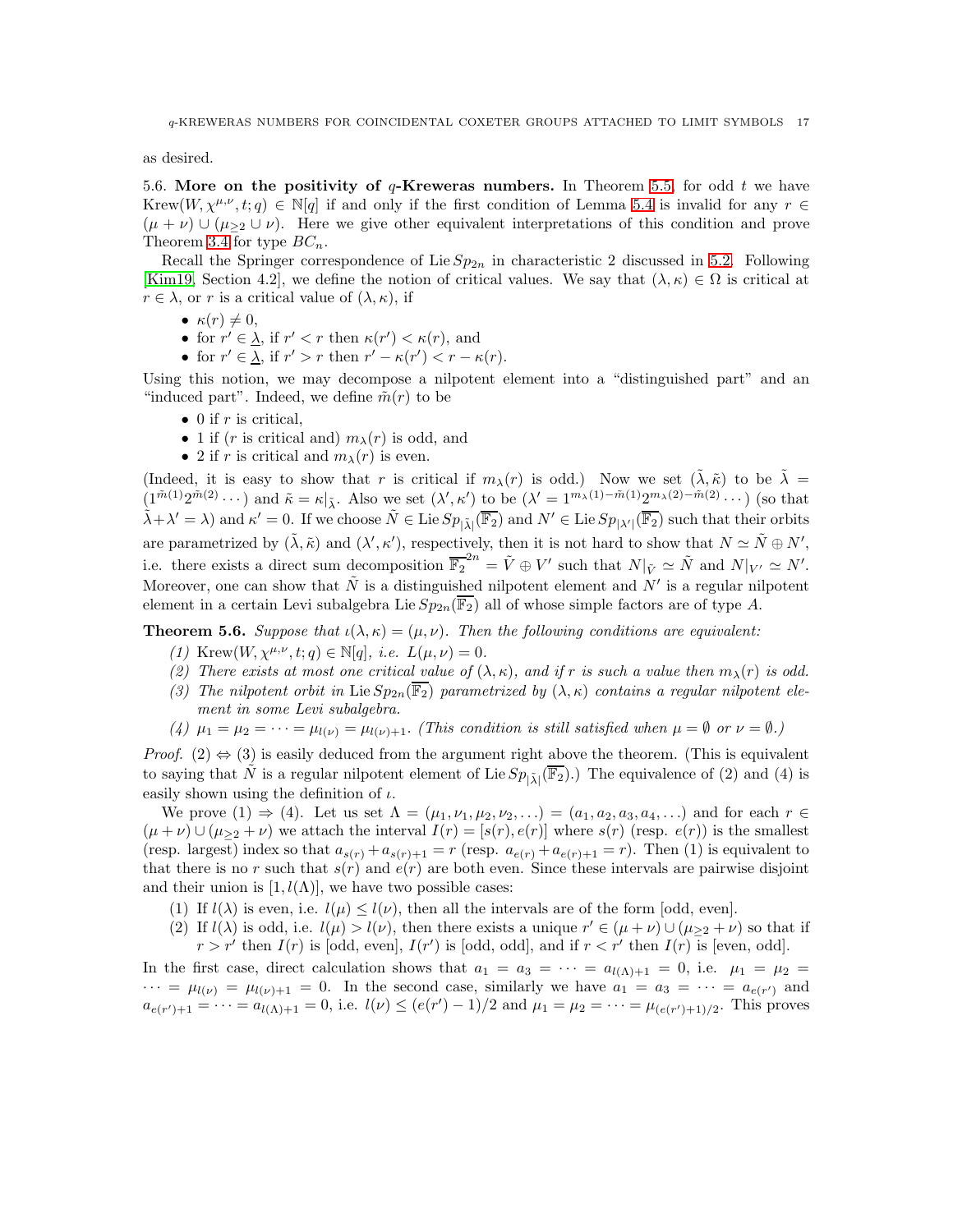$(1) \Rightarrow (4)$ . Conversely, if  $\mu_1 = \mu_2 = \cdots = \mu_{l(\nu)} = \mu_{l(\nu)+1}$  then it is easy to deduce (1) using the definition of  $\iota$ . It suffices for the proof.

Suppose that  $(\lambda, \kappa) \in \Omega$  satisfies the second condition of Theorem [5.6.](#page-16-0) Let 2b be the unique critical value of  $(\lambda, \kappa)$ . (If there is no critical value, then we set  $2b = 0$ .) From the definition of a critical value, for any  $r \in \lambda$  we have  $\kappa(r) = b$  if  $r \ge 2b$ ,  $\kappa(r) = r - b$  if  $b \le r \le 2b$ , and  $\kappa(r) = 0$  if  $r < b$ . Thus, if we let  $\lambda = (a_1, a_1, a_2, a_2, \dots, a_m, a_m, b, a_{m+1}, a_{m+1}, \dots, a_k, a_k)$  where  $a_1 \geq \cdots \geq a_m > b \geq a_{m+1} \geq \cdots \geq a_k$  then by direct calculation we have

$$
\iota(\lambda, \kappa) = ((b, b, \ldots, b, a_{m+1}, \ldots, a_k), (a_1 - b, a_2 - b, \ldots, a_m - b))
$$

where b is repeated  $m + 1$  times in the first factor. Note that this is equivalent to the description of  $\Phi$  in Section [3.3](#page-6-1) for type  $BC_n$ , thus it proves Theorem [3.4](#page-7-0) in type  $BC_n$ .

5.7. Cyclic sieving. We prove Theorem [3.6](#page-8-1) in our setting. Here we set  $t = 2ns + 1$  for some  $s \in \mathbb{N}$ (note that the Coxeter number of W is 2n). As in [\[RS18,](#page-24-3) 6.1], for  $d \in \mathbb{N}$  we set  $d^{-} = d/gcd(d, 2)$ and  $d^+ = 2d^-$ . Then for any  $N \in \mathbb{N}$  we have  $d \mid 2N \Leftrightarrow d^+ \mid 2N \Leftrightarrow d^- \mid N$ .

Recall that each parabolic subgroup  $P \subset W$  may be identified with  $H_b \times \mathfrak{S}_{a_1} \times \cdots \times \mathfrak{S}_{a_k}$  where  $H_b$  is a Coxeter group of type  $BC_b$  and  $b + a_1 + \cdots + a_k = n$ . (Here b can be zero.) Without loss of generality we may assume that  $a_1 \geq \cdots \geq a_k$ . Here we set  $(\lambda, \kappa) \in \Omega$  as described at the end of [5.6](#page-16-1) and let  $(\mu, \nu) = \iota(\lambda, \kappa)$  so that  $\Phi(P) = \chi^{(\mu, \nu)}$ .

If we regard W as the Weyl group of  $Sp_{2n}(\mathbb{C})$  then P corresponds to the nilpotent orbit of Lie  $Sp_{2n}(\mathbb{C})$  whose elements are of Jordan type  $\lambda$ . Therefore, using the result of [\[RS18,](#page-24-3) Section 6], here we only need to show that:

- (1) If  $d | 2ns$  but  $d | 2|m_{\lambda}(r)/2|$  for some r, then Krew $(W, \Phi(P), 2ns + 1; \omega_d) = 0$ .
- (2) If  $d | 2ns$  and  $d | 2 | m<sub>\lambda</sub>(r)/2|$  for every r, then

$$
\text{Krew}(W, \Phi(P), 2ns + 1; \omega_d) = {ns/d^- \over (ns/d^- - \lfloor l(\lambda)/2 \rfloor/d^-, \lfloor m_\lambda(\mathbb{Z}_{>0})/2 \rfloor/d^-)}.
$$

(Here we use the fact that  $m_\lambda(r)$  is odd for at most one  $r \in \lambda$ , so  $\sum_{r \in \mathbb{Z}_{>0}} \lfloor m_\lambda(r)/2 \rfloor =$  $|l(\lambda)/2|$ .)

Let us embark on the proof. From Theorem [5.5,](#page-13-2) Krew $(W, \Phi(P), 2ns + 1; \omega_d)$  is equal to

$$
\omega_d^{(2ns+1)(n-l(\mu,\nu))+l(\mu,\nu)^2-2z(\mu,\nu)+d(\mu,\nu)-n}{n s \brack ns-l(\mu,\nu),m_{\mu,\nu}(\mathbb{Z}_{>0})}_{\omega_d^2}.
$$

Here,  $\Phi(P) = (\mu, \nu) = ((b, b, \dots, b, a_{m+1}, \dots, a_k), (a_1 - b, a_2 - b, \dots, a_m - b))$  where  $m \in [0, k]$  is the largest index so that  $a_m > b$  and b is repeated  $m + 1$  times in  $\mu$ . Also, note that in this case  $L(\mu, \nu) = 0$ . Now we observe the following lemma.

**Lemma 5.7.** Let  $\lambda, \mu, \nu$  be as above. Then we have  $m_{\mu,\nu}(b) = (m_{\lambda}(b)-1)/2$  and  $m_{\mu,\nu}(r) = m_{\lambda}(r)/2$ if  $r \neq b$ . In any case, we have  $m_{\mu,\nu}(r) = \lfloor m_\lambda(r)/2 \rfloor$ . Also, it follows that  $l(\mu,\nu) = \sum_{r \geq 1} m_{\mu,\nu}(r) =$  $|l(\lambda)/2|$ .

*Proof.* It is straightforward from the description of  $(\mu, \nu)$ .

*Remark.* In general if  $\iota(\lambda, \chi) = (\mu, \nu)$  (see [5.2](#page-10-0) for the definition of  $\iota$ ) then we have:

- if r is not a critical value, then  $m_{\mu,\nu}(r) = m_{\lambda}(r)/2$ .
- if  $m_{\lambda}(r)$  is odd, then (r is critical and)  $m_{\mu,\nu}(r) = (m_{\lambda}(r) 1)/2$ .
- if  $m_\lambda(r)$  is even and r is a critical value, then  $m_{\mu,\nu}(r) = (m_\lambda(r) 2)/2$ .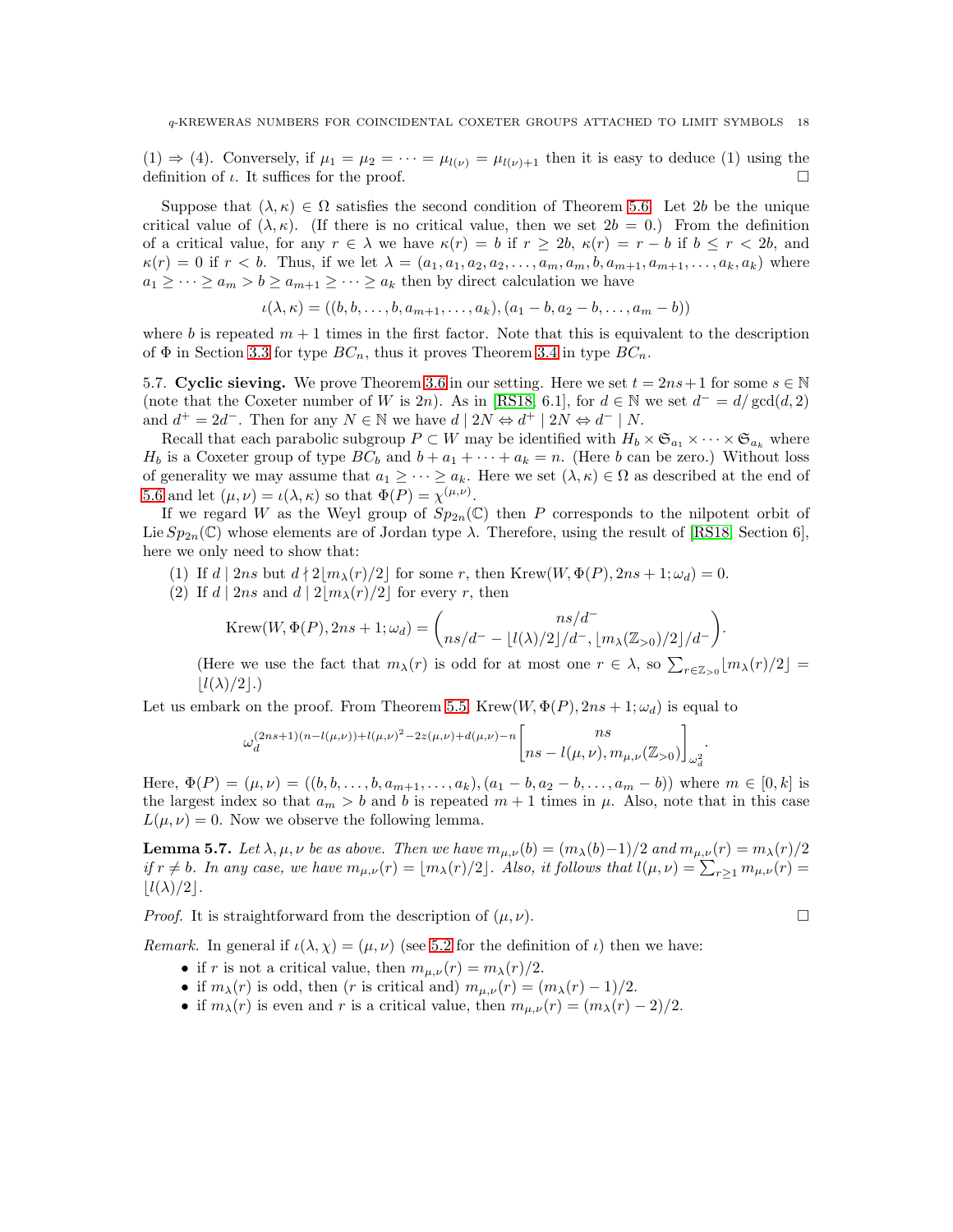We also recall a useful lemma when calculating the specialization of  $q$ -multinomials.

<span id="page-18-1"></span>**Lemma 5.8** ([\[RS18,](#page-24-3) Lemma 6.3]). Suppose that  $d | 2N$ . Then for a sequence of nonnegative integers  $a_1, \ldots, a_l$  so that  $N = a_1 + \cdots + a_l$ , we have

$$
\begin{bmatrix} N \\ a_1, \dots, a_l \end{bmatrix}_{\omega_d^2} = \begin{cases} \begin{pmatrix} N/d^- \\ a_1/d^-, \dots, a_l/d^- \end{pmatrix} & \text{if } d^- \mid a_i \text{ for each } i, \\ 0 & \text{otherwise.} \end{cases}
$$

Now suppose that  $d | 2ns$  but  $d | 2 |m_{\lambda}(r)/2| = 2m_{\mu,\nu}(r)$  for some r. Then it is clear that

$$
\begin{bmatrix} ns \\ ns - l(\mu, \nu), m_{\mu, \nu}(\mathbb{Z}_{>0}) \end{bmatrix}_{\omega_d^2} = 0,
$$

thus Krew $(W, \Phi(P), 2ns + 1; \omega_d) = 0$  as required. From now on we assume that  $d | 2ns$  and  $d | 2[m_\lambda(r)/2] = 2m_{\mu,\nu}(r)$  for every  $r \in \mathbb{Z}_{>0}$ . (It also follows that  $d | 2[l(\lambda)/2] = 2l(\mu,\nu)$ .) Then by Lemma [5.8,](#page-18-1) Krew $(W, \Phi(P), 2ns + 1; \omega_d)$  equals

$$
\omega_d^{(2ns+1)(n-l(\mu,\nu))+l(\mu,\nu)^2-2z(\mu,\nu)+d(\mu,\nu)-n}\binom{ns/d^-}{ns/d^--\lfloor l(\lambda)/2\rfloor/d^-,\lfloor m_\lambda(\mathbb{Z}_{>0})/2\rfloor/d^-}.
$$

Thus it remains to show that the power of  $\omega_d$  in the above expression is 1.

In our case, it is easy to see that each of  $\mu_i^T - 1$  and  $\nu_i^T$  are the sum of  $m_{\mu,\nu}(r)$  for some r, and thus  $z(\mu, \nu) = 2z(\mu) + 2z(\nu) + |\nu|$  is easily seen to be a multiple of  $d^-$ . (Recall that  $2z(\mu) = \sum_{i\geq 1} \mu_i^T(\mu_i^T - 1)$  and  $2z(\nu) = \sum_{i\geq 1} \nu_i^T(\nu_i^T - 1)$ .) Thus we have

$$
(2ns + 1)(n - l(\mu, \nu)) + l(\mu, \nu)^2 - 2z(\mu, \nu) + d(\mu, \nu) - n \equiv 0 \pmod{d^{\mathsf{-}}},
$$

since  $d^- | d(\mu, \nu) = \sum_{r>0} m_{\mu, \nu}(r) (m_{\mu, \nu}(r) + 1)$ .

Therefore, if d is odd then  $d = d^-$  and it suffices for the proof. It remains to assume that d is even and  $d = 2d^-$ . Here we have

$$
(2ns + 1)(n - l(\mu, \nu)) + l(\mu, \nu)^2 - 2z(\mu, \nu) + d(\mu, \nu) - n
$$
  
\n
$$
\equiv l(\mu, \nu)^2 - l(\mu, \nu) + d(\mu, \nu)
$$
  
\n
$$
\equiv \left(\sum_{r \ge 1} m_{\mu, \nu}(r)\right)^2 + \sum_{r \ge 1} m_{\mu, \nu}(r)^2
$$
  
\n
$$
\equiv 2 \sum_{r \ge 1} m_{\mu, \nu}(r)^2 + 2 \sum_{r > s \ge 1} m_{\mu, \nu}(r) m_{\mu, \nu}(s) \equiv 0 \pmod{d}.
$$

<span id="page-18-0"></span>Thus the claim also holds when d is even.

## 6. TYPE  $H_3$

In this section we assume that  $W$  is of type  $H_3$ .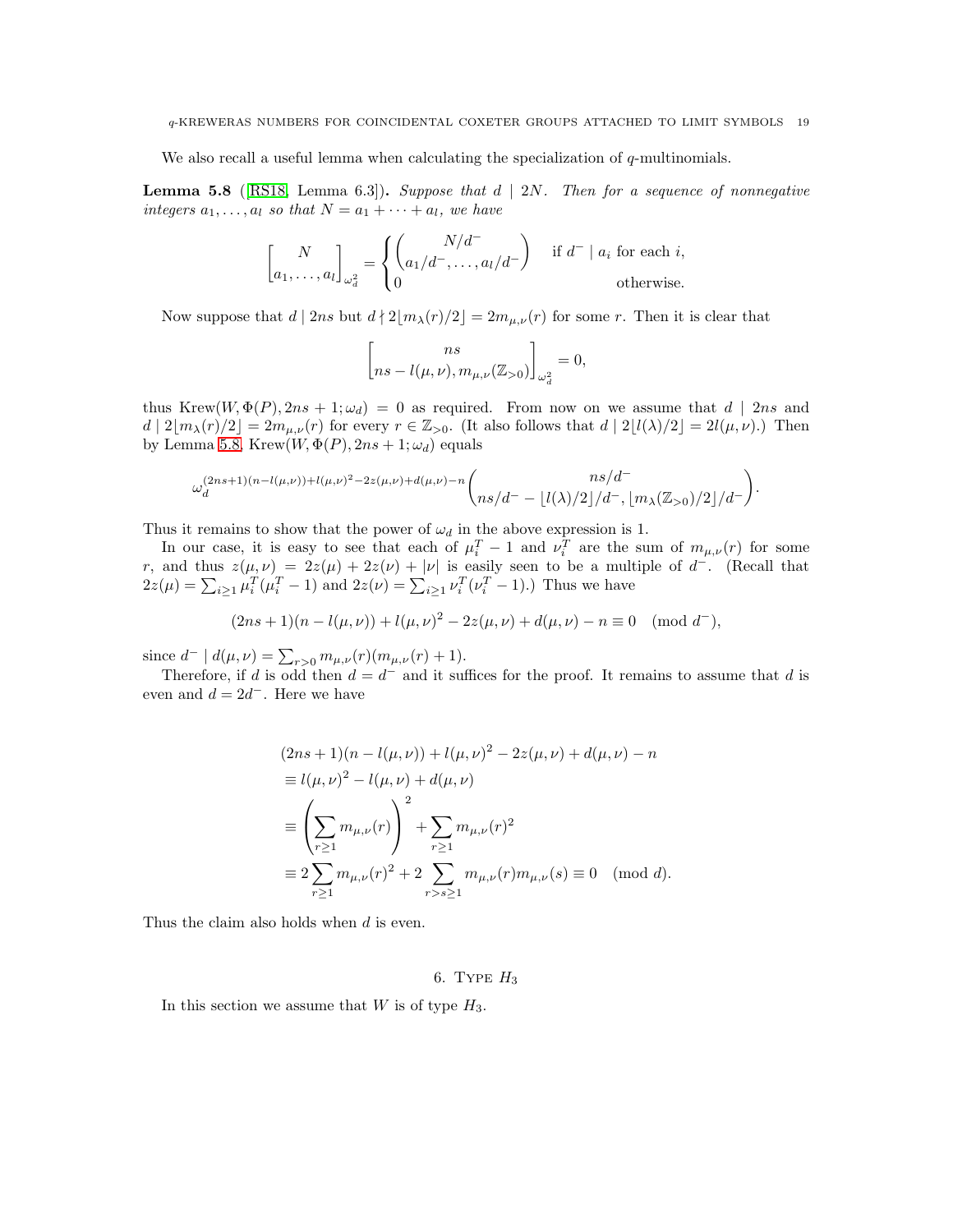|                  | $q$ -Kreweras                  | $Q_{\gamma}, V$     | parabolic        |
|------------------|--------------------------------|---------------------|------------------|
| $\varphi_{1,15}$ | $[t-1][t-5][t-9]/([2][6][10])$ | $q^{9} + q^{5} + q$ | triv             |
| $\phi_{1,0}$     | $a^{3t-3}$                     |                     | $H_3$            |
| $\phi_{5,5}$     | $q^{2t-10}[t-1]/[2]$           | q                   | $A_1 \times A_1$ |
| $\phi_{5,2}$     | $q^{2t-6}(q-1)[t-1]$           |                     |                  |
| $\phi_{3,6}$     | $q^{t-7}(q-1)[t-1][t-5]/[2]$   | $q^5+q$             |                  |
| $\phi_{3,8}$     | $q^{t-9}[t-1][t-5]/[2]^2$      | $q^5+q$             | $A_1$            |
| $\phi_{3,1}$     | $q^{2t-4}(q-1)[t-1]$           | q                   |                  |
| $\phi_{3,3}$     | $q^{2t-6}[t-1]/[2]$            | $\boldsymbol{q}$    | $I_2(5)$         |
| $\phi_{4,3}$     | $q^{2t-8}(q-1)[t-1]$           | q                   |                  |
| $\phi_{4,4}$     | $q^{2t-8}[t-1]/[2]$            |                     | А٥               |

6.1. q-Kreweras numbers and positivity. Here we list Krew $(W, \chi, t; q)$  for  $\chi \in \text{Irr}(W)$ . (We acknowledge that these numbers were also calculated by Eric Sommers.)

The first column represents the irreducible representations of  $W$ . Here we use Carter's notation [\[Car93,](#page-24-13) 13.2]. The second column represents corresponding q-Kreweras numbers. The third column represents  $\langle Q_{\chi}, V \rangle$  where V is the reflection representation of W. The fourth column represents the type of each parabolic subgroup  $P \subset W$  where  $\Phi(P) = \chi$ . Here we do not distinguish different parabolic subgroups of type  $A_1$  as they all correspond to the same representation  $\phi_{3,8}$ .

It is clear from the formula that if  $t \equiv 1, 5, 9 \pmod{10}$  we have Krew $(W, \chi, t; q) \in \mathbb{N}[q]$  if and only if  $\chi \in \text{im } \Phi$ .

# 6.2. Relation with  $q$ -Narayana numbers. We have

$$
\operatorname{Nar}(W, k, t; q) = (q^{t-4k-1})^{3-k} \begin{bmatrix} 3 \\ k \end{bmatrix}_{q^4} \frac{(q^{t-1}; q^{-4})_k}{(q^2; q^4)_k},
$$

or more precisely

$$
Nar(W, 0, t; q) = q^{3(t-1)},
$$
  
\n
$$
Nar(W, 1, t; q) = q^{2(t-5)}(q^8 + q^4 + 1)\frac{[t-1]}{[2]},
$$
  
\n
$$
Nar(W, 2, t; q) = q^{t-9}(q^8 + q^4 + 1)\frac{[t-1][t-5]}{[2][6]},
$$
  
\n
$$
Nar(W, 3, t; q) = \frac{[t-1][t-5][t-9]}{[2][6][10]}.
$$

Thus Theorem [3.5](#page-7-1) holds in this case by direct calculation.

6.3. Cyclic sieving. We identify W with  $\langle s_1, s_2, s_3 | s_1^2, s_2^2, s_3^3, (s_1s_2)^5, (s_2s_3)^3, (s_1s_3)^2 \rangle$  and fix a (standard) Coxeter element  $c = s_1 s_2 s_3$ . Let us label all the reflections in W as

| $r_1 = s_1$ ,   | $r_2 = s_2,$          | $r_3 = s_{1232321}$       | $r_4 = s_{232}$            | $r_5 = s_{31231}$ ,  |
|-----------------|-----------------------|---------------------------|----------------------------|----------------------|
| $r_6 = s_{121}$ | $r_7 = s_{123123121}$ | $r_8 = s_{2312312312312}$ | $r_9 = s_{323123123}$      | $r_{10} = s_{323}$   |
| $r_{11} = s_3,$ | $r_{12} = s_{12321}$  | $r_{13} = s_{2312312},$   | $r_{14} = s_{31231231231}$ | $r_{15} = s_{23232}$ |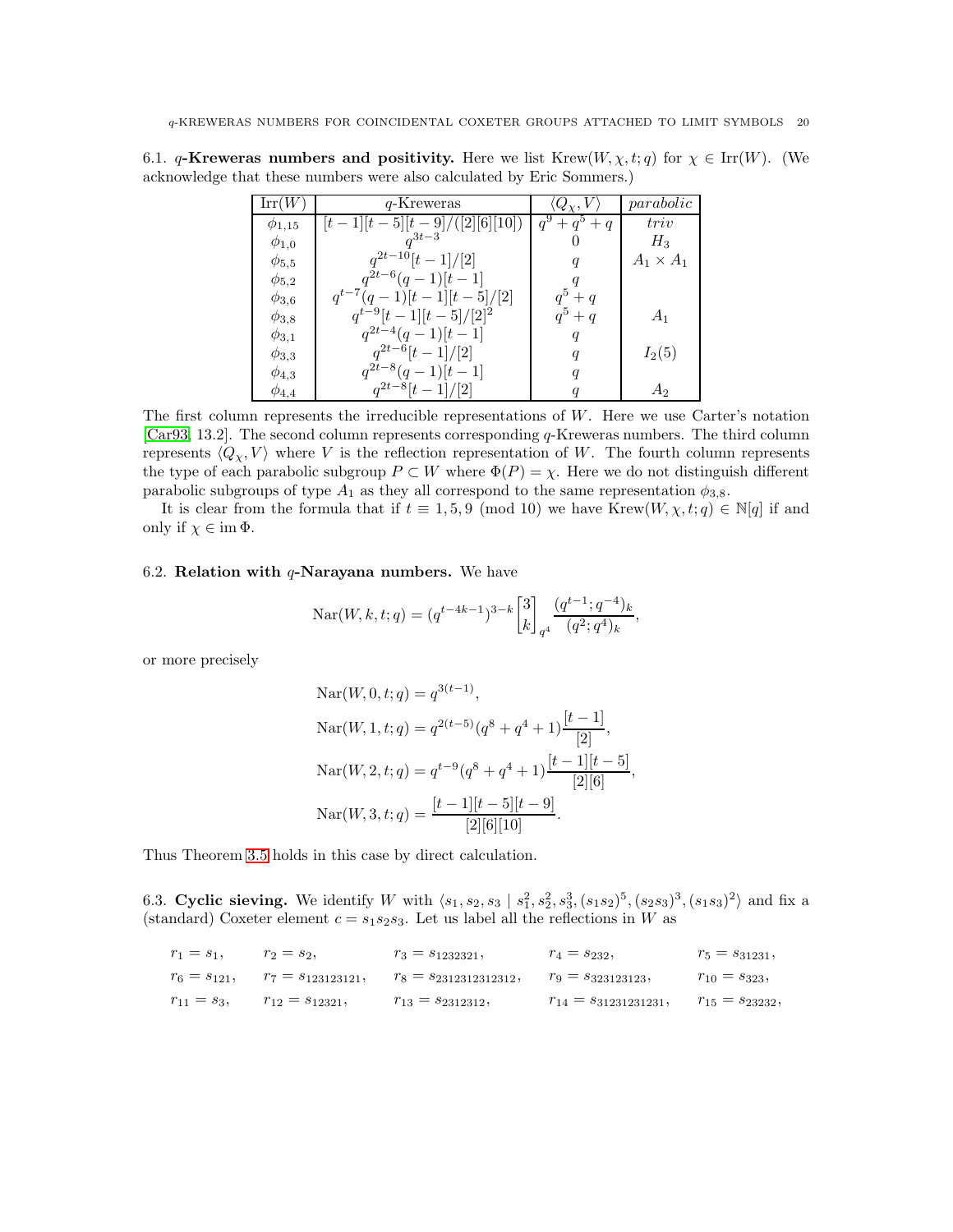and all the products of two reflections in W as

| $0_1 = s_{12}$    | $o_2 = s_{12312321}$   | $o_3 = s_{1232312312}$          | $0_4 = s_{23231231}$        | $o_5 = s_{3123},$       |
|-------------------|------------------------|---------------------------------|-----------------------------|-------------------------|
| $o_6 = s_{23}$    | $v_7 = s_{1231}$ ,     | $o_8 = s_{1232}$                | $o_9 = s_{231231}$          | $o_{10} = s_{123232},$  |
| $o_{11} = s_{31}$ | $o_{12} = s_{123121},$ | $\rho_{13} = s_{123123123121},$ | $o_{14} = s_{323123123123}$ | $v_{15} = s_{323123}$ . |

(Here,  $s_{abc\cdots} = s_a s_b s_c \cdots$ .) Then we have  $NC^{(1)}(W) = \{id, c\} \cup \{r_i \mid r \in [1, 15]\} \cup \{o_i \mid i \in [1, 15]\}.$ Moreover, direct calculation shows that  $cr_ic^{-1} = r_{i+1}$  and  $co_ic^{-1} = o_{i+1}$  for  $i \notin \{5, 10, 15\}$ , and  $cr_ic^{-1} = r_{i-4}$  and  $co_ic^{-1} = o_{i-4}$  for  $i \in \{5, 10, 15\}.$ 

From now on we calculate the fixed points of  $NC^{(s)}(W)$  under the  $\mathbb{Z}/10s$ -action defined in [3.5](#page-7-2) case-by-case. To this end, recall the definition of  $\delta$ -sequence

$$
(\delta_1, \ldots, \delta_{s-1}, \delta_s) = (w_1^{-1} w_2, \ldots, w_{s-1}^{-1} w_s, w_s^{-1} c)
$$

for each  $(w_1, w_2, \ldots, w_s) \in NC^{(s)}$ . It is clear that  $\delta_i \in NC^{(1)}(W)$  for each i. In terms of  $\delta$ -sequence the cyclic action is given by

$$
(\delta_1,\ldots,\delta_{s-1},\delta_s)\mapsto(c\delta_sc^{-1},\delta_1,\ldots,\delta_{s-1}).
$$

From now on let us write  $\varphi(w_1, s, d)$  to denote the number of fixed points in  $NC^{(s)}(W)$  starting with  $w_1 \in W$  by an order d element (where  $d | 10s$ ). Also let  $\Delta$  be the sequence obtained from  $(\delta_1, \ldots, \delta_{s-1}, \delta_s)$  by removing the identity elements.

- (1)  $w_1 = c$ . In this case  $\Delta = \emptyset$ . Thus  $\varphi(c, s, d) = 1$ .
- (2)  $w_1 = o_i$  for some  $i \in [1, 15]$ . In this case  $\Delta = (o_i^{-1}c)$  where  $o_i^{-1}c$  is a reflection. Thus in this case  $\varphi$ ( $o_i$ , s, d) = s if and only if d | 2 and otherwise  $\varphi$ ( $o_i$ , s, d) = 0.
- (3)  $w_1 = r_i$ ,  $i \in [1, 5]$ . By conjugation by c it suffices to consider the case when  $r_i = s_1$ . Then possible  $\Delta$  are:

 $(r_2, r_{11}), (r_4, r_2), (r_{15}, r_4), (r_{10}, r_{15}), (r_{11}, r_{10}), (o_6).$ 

Thus direct calculation shows that  $\varphi(r_i, s, d) = 5s(s-1)/2 + s$  if and only if d | 2 and otherwise  $\varphi(r_i, s, d) = 0$ .

(4)  $w_1 = r_i$ ,  $i \in [6, 10]$ . By conjugation by c it suffices to consider the case that  $r_i = s_{121}$ . Then possible  $\Delta$  are:

$$
(r_1, r_{11}), (r_{11}, r_1), (o_{11}).
$$

Thus direct calculation shows that  $\varphi(r_i, s, d) = s^2$  if and only if  $d | 2$  and otherwise  $\varphi(r_i, s, d) = 0.$ 

(5)  $w_1 = r_i$ ,  $i \in [11, 15]$ . By conjugation by c it suffices to consider the case that  $r_i = s_3$ . Then possible  $\Delta$  are:

$$
(r_1, r_{10}), (r_5, r_1), (r_{10}, r_5), (o_5).
$$

Thus direct calculation shows that  $\varphi(r_i, s, d) = 3s(s - 1)/2 + s$  if and only if d | 2 and otherwise  $\varphi(r_i, s, d) = 0$ .

- (6)  $w_1 = id$ . In this case possible  $\Delta$  can be read from above calculations. Let us denote by  $\varphi_{\Delta}(id, s, d)$  the number of fixed elements with fixed  $\Delta$ .
	- (a)  $\Delta = (c)$ . Direct calculation shows that  $\varphi_{\Delta}(id, s, d) = s$  if and only if d | 10 and otherwise  $\varphi_{\Delta}(id, s, d) = 0$ .
	- (b)  $\Delta = (o_i, o_i^{-1}s)$  or  $\Delta = (o_i^{-1}s, o_i)$  for some  $i \in [1, 15]$ . It is clear that  $\varphi_{\Delta}(id, s, d) =$  $s(s-1)/2$  if and only if d | 2 and otherwise  $\varphi_{\Delta}(id, s, d) = 0$ .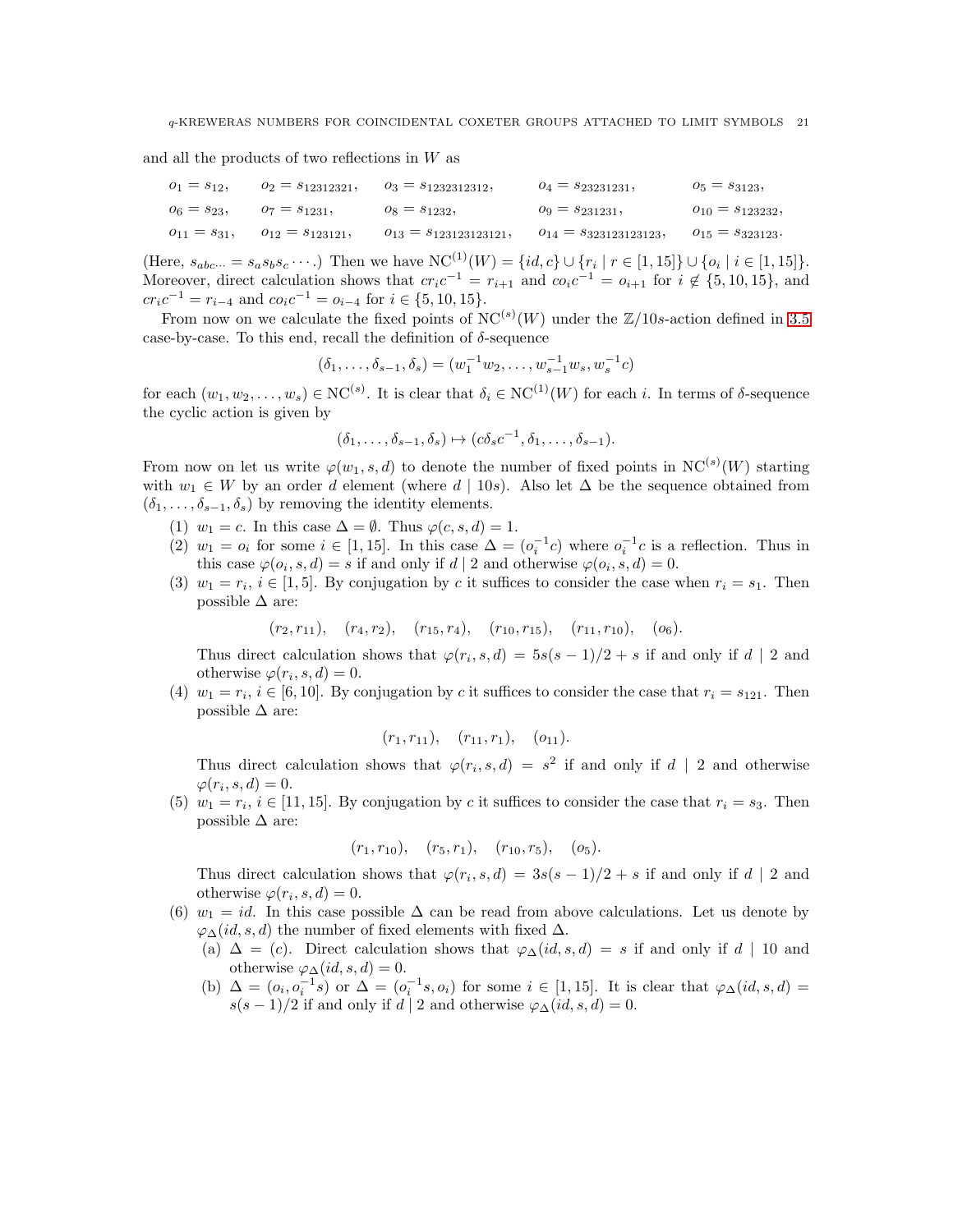(c)  $\Delta = (r_i, r_j, r_k)$  for some  $i, j, k \in [1, 15]$ . Direct calculation shows that there are 50 possible  $\Delta$ , and we have  $\varphi_{\Delta}(id, s, d) = s(s-1)(s-2)/6$  if  $d \mid 2$  and  $\varphi_{\Delta}(id, s, d) = 0$  if  $d \neq 1, 2, 3, 6$ . Moreover, if 3 | s and  $\Delta$  is one of

$$
(r_1, r_4, r_2), (r_2, r_5, r_3), (r_3, r_1, r_4), (r_4, r_2, r_5), (r_5, r_3, r_1)
$$

then the  $\delta$ -sequence  $(\delta_1,\ldots,\delta_s)$  where  $\Delta = (\delta_i,\delta_{s/3+i},\delta_{2s/3+i})$  for some  $i \in [1,s/3]$  is fixed by an element of order 3 and 6. Thus we have  $\varphi_{\Delta}(id, s, 6) = \varphi_{\Delta}(id, s, 3) = s/3$ . Otherwise we have  $\varphi_{\Delta}(id, s, 3) = 0$ .

In sum, we have:

$$
\varphi(id, s, d) = \begin{cases} s(5s - 2)(5s - 4)/3 & \text{if } d \in \{1, 2\}, \\ 5s/3 & \text{if } 3 \mid s \text{ and } d \in \{3, 6\}, \\ s & \text{if } d \in \{5, 10\}, \\ 0 & \text{otherwise.} \end{cases}
$$

Now we consider the q-Kreweras numbers Krew $(W, \Phi(P), 10s + 1; \omega_d)$  where  $d | 10s$ . Direct calculation shows that:

- P is of type  $H_3$ . Then  $\Phi(P) = \phi_{1,0}$ . For  $w \in NC^{(1)}(W)$ ,  $V^w \in W \cdot V^P$  if and only if  $w = c$ . We have Krew $(W, \phi_{1,0}, 10s + 1; q) = q^{30s}$ , thus Krew $(W, \phi_{1,0}, 10s + 1; \omega_d) = 1$  whenever  $d | 10s$ . This coincides with  $\varphi(c, s, d) = 1$ .
- P is of type  $I_2(5)$ . Then  $\Phi(P) = \phi_{3,3}$ . For  $w \in NC^{(1)}(W)$ ,  $V^w \in W \cdot V^P$  if and only if  $w = o_i$ for  $i \in [1, 5]$ . We have Krew $(W, \phi_{3,3}, 10s + 1; q) = q^{20s-4} [10s]/[2]$ , thus Krew $(W, \phi_{3,3}, 10s +$  $1; \omega_d$ ) equals 5s if  $d \mid 2$  and 0 otherwise. Thus coincides with  $\sum_{i=1}^{5} \varphi(o_i, s, d)$ .
- P is of type  $A_2$ . Then  $\Phi(P) = \phi_{4,4}$ . For  $w \in NC^{(1)}(W)$ ,  $V^w \in W \cdot V^P$  if and only if  $w = o_i$ for  $i \in [6, 10]$ . We have Krew $(W, \phi_{4,4}, 10s+1; q) = q^{20s-6} [10s]/[2]$ , thus Krew $(W, \phi_{4,4}, 10s+1; q)$ 1;  $\omega_d$ ) equals 5s if d | 2 and 0 otherwise. Thus coincides with  $\sum_{i=6}^{10} \varphi(o_i, s, d)$ .
- P is of type  $A_1 \times A_1$ . Then  $\Phi(P) = \phi_{5,5}$ . For  $w \in NC^{(1)}(W)$ ,  $V^w \in W \cdot V^P$  if and only if  $w = o_i$  for  $i \in [11, 15]$ . We have Krew $(W, \phi_{5,5}, 10s + 1; q) = q^{20s - 8}[10s]/[2]$ , thus Krew $(W, \phi_{5,5}, 10s + 1; \omega_d)$  equals 5s if  $d | 2$  and 0 otherwise. Thus coincides with  $\sum_{i=11}^{15} \varphi(o_i, s, d).$
- P is of type  $A_1$ . Then  $\Phi(P) = \phi_{3,8}$ . For  $w \in NC^{(1)}(W)$ ,  $V^w \in W \cdot V^P$  if and only if  $w = r_i$  for  $i \in [1, 15]$ . We have Krew $(W, \phi_{3,8}, 10s + 1; q) = q^{10s - 8} [10s][10s - 4]/[2]^2$ , thus Krew $(W, \phi_{3,8}, 10s + 1; \omega_d)$  equals  $5s(5s - 2)$  if  $d | 2$  and 0 otherwise. Thus coincides with  $\sum_{i=1}^{15} \varphi(r_i, s, d).$
- $P = \{id\}$ . Then  $\Phi(P) = \phi_{1,15}$ . For  $w \in NC^{(1)}(W)$ ,  $V^w \in W \cdot V^P$  if and only if  $w = id$ . We have Krew $(W, \phi_{1,15}, 10s + 1; q) = [10s][10s - 4][10s - 8]/([2|[6][10]),$  thus

$$
\text{Krew}(W, \phi_{1,15}, 10s + 1; \omega_d) = \begin{cases} s(5s - 2)(5s - 4)/3 & \text{if } d \in \{1, 2\}, \\ 5s/3 & \text{if } 3 \mid s \text{ and } d \in \{3, 6\}, \\ s & \text{if } d \in \{5, 10\}, \\ 0 & \text{otherwise.} \end{cases}
$$

This coincides with  $\varphi(id, s, d)$ .

We exhaust all the possible cases and thus Theorem [3.6](#page-8-1) is valid when W is of type  $H_3$ .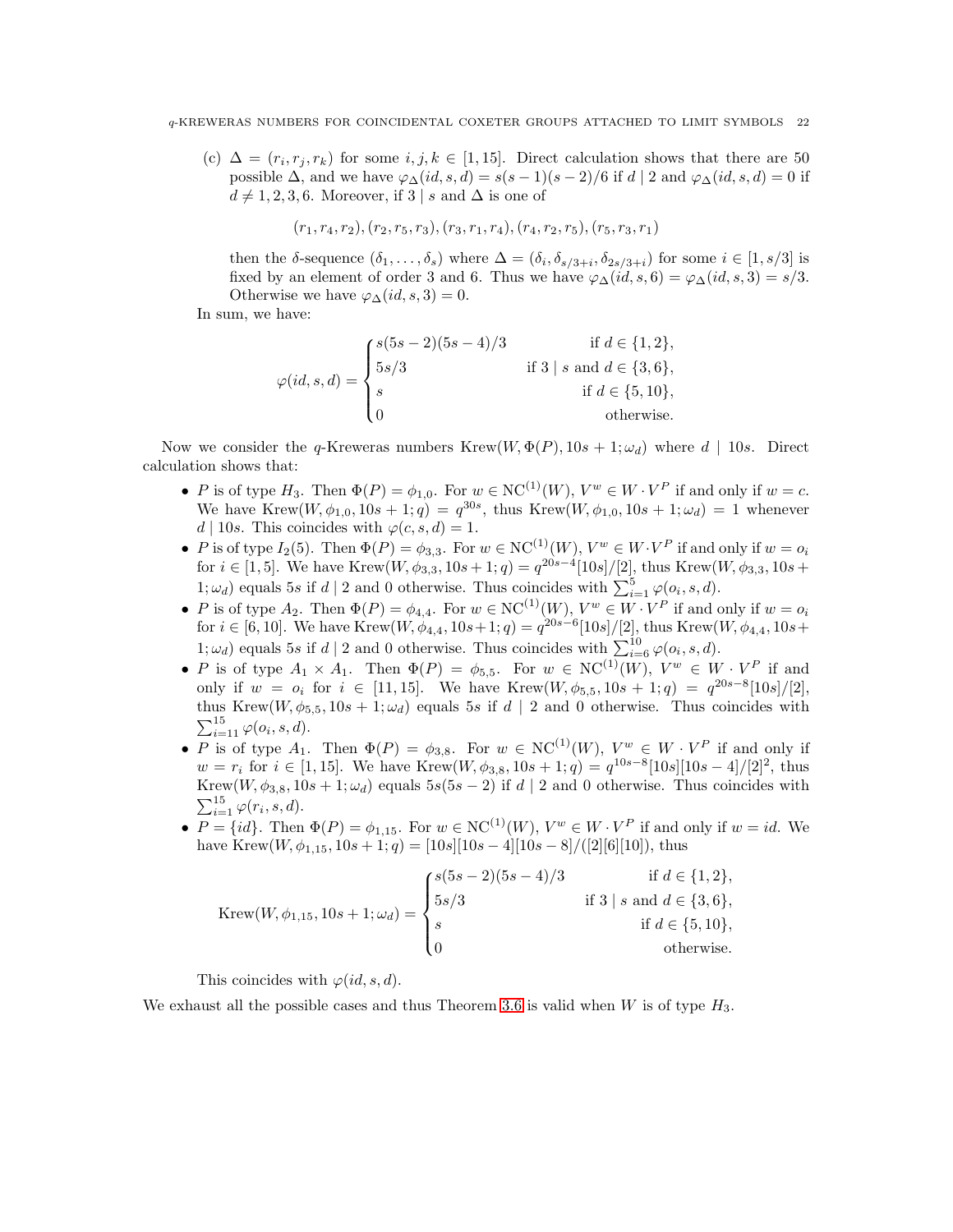7. TYPE  $I_2(m)$ 

<span id="page-22-0"></span>In this section we assume that W is of type  $I_2(m)$  for  $m \geq 2$ .

7.1. q-Kreweras numbers and positivity. Here we list Krew $(W, \chi, t; q)$  for  $\chi \in \text{Irr}(W)$  in the same way as type  $H_3$  case. When m is even we have:

| Irr(W)                                   | q-Kreweras            | $Q_{\gamma}$ | parabolic |
|------------------------------------------|-----------------------|--------------|-----------|
| $\varphi_{1,0}$                          | $2t - 2$              |              | $I_2(m)$  |
| Ф<br>$2^{1}, m/2$                        | $q^{t-m+1}[t-1]/[2]$  |              | A.        |
| $\phi''_{1,m/2}$                         | $q^{t-m+1}[t-1]/[2]$  |              | $A_1''$   |
| $\varphi_{1,m}$                          | $1[(t-m+1]/([2][m])]$ | $q^{m-1}+q$  | triv      |
| $ 1, m/2 \rangle$<br>$\phi_{2,r}, r \in$ | $a^{t-2r-1}(a^{t-1})$ |              |           |

When  $m$  is odd we have:

| $\operatorname{Irr}(W$           | q-Kreweras              | $Q_{\chi}$ , . | parabolic |
|----------------------------------|-------------------------|----------------|-----------|
| $\varphi_{1,0}$                  |                         |                | $I_2(m)$  |
| $\varphi_{1,m}$                  | $[t-1][t-m+1]/([2][m])$ | $q^{m-1}+q$    | triv      |
| $\phi_{2,r}, r \in [1, (m-3)/2]$ | $a^{t-2r-1}(a^{t-1}-1)$ |                |           |
| $\varphi_{2,(m-1)/2}$            | $\alpha^{t-m+1}$ [+     |                |           |

It is clear from the formula that if  $t \equiv \pm 1 \pmod{m}$  we have Krew $(W, \chi, t; q) \in \mathbb{N}[q]$  if and only if  $\chi \in \text{im } \Phi.$ 

### 7.2. Relation with  $q$ -Narayana numbers. We have

$$
Nar(W, k, t; q) = q^{(t-(m-2)k-1)(2-k)} \begin{bmatrix} 2 \\ k \end{bmatrix}_{q^{m-2}} \frac{(q^{t-1}; q^{-m+2})_k}{(q^2; q^{m-2})_k}
$$

or more precisely

$$
Nar(W, k, 0; q) = q^{2(t-1)},
$$
  
\n
$$
Nar(W, k, 1; q) = q^{t-m+1}(q^{m-2} + 1)\frac{[t-1]}{[2]},
$$
  
\n
$$
Nar(W, k, 2; q) = \frac{[t-1][t-m+1]}{[2][m]}.
$$

Thus Theorem [3.5](#page-7-1) holds in this case by direct calculation.

7.3. Cyclic sieving. We identify W with  $\langle s_1, s_2 | s_1^2, s_2^2, (s_1 s_2)^m \rangle$  and fix a (standard) Coxeter element  $c = s_1 s_2$ . We have  $\text{Ref}(W) = \{c^{i-1} s_1 c^{1-i} \mid 1 \leq i \leq (m+1)/2\} \cup \{c^{i-1} s_2 c^{1-i} \mid 1 \leq i \leq (m+1)/2\}$  $m/2$ . One can show that each element is fixed by conjugation by  $c<sup>k</sup>$  if and only if  $m \mid k$  (resp.  $m/2 \mid k$ ) if m is odd (resp. even).

From now on we calculate the fixed points of  $NC^{(s)}(W)$  under the  $\mathbb{Z}/ms$ -action defined in [3.5](#page-7-2) case-by-case in the same manner as type  $H_3$  case. Let us write  $\varphi(w_1, s, d)$  to denote the number of fixed points in NC<sup>(s)</sup>(W) starting with  $w_1 \in W$  by an order d element (where d | ms). Also let  $\Delta$ be the sequence obtained from  $(\delta_1, \ldots, \delta_{s-1}, \delta_s)$  by removing the identity elements.

- (1)  $w_1 = c$ . In this case  $\Delta = \emptyset$ . Thus  $\phi(c, s, d) = 1$ .
- (2)  $w_1$  is a reflection. In this case  $\Delta = (w_1c)$ . Direct calculation shows that  $\phi(w_1, s, d)$  equals s if  $d | gcd(2, m)$  and 0 otherwise.
- (3)  $w_1 = id$ . Let us denote by  $\varphi_{\Delta}(id, s, d)$  the number of fixed elements with fixed  $\Delta$ .
	- If  $\Delta = (c)$ , direct calculation shows that  $\phi_{(c)}(w_1, s, d)$  equals s if  $d | m$  and 0 otherwise.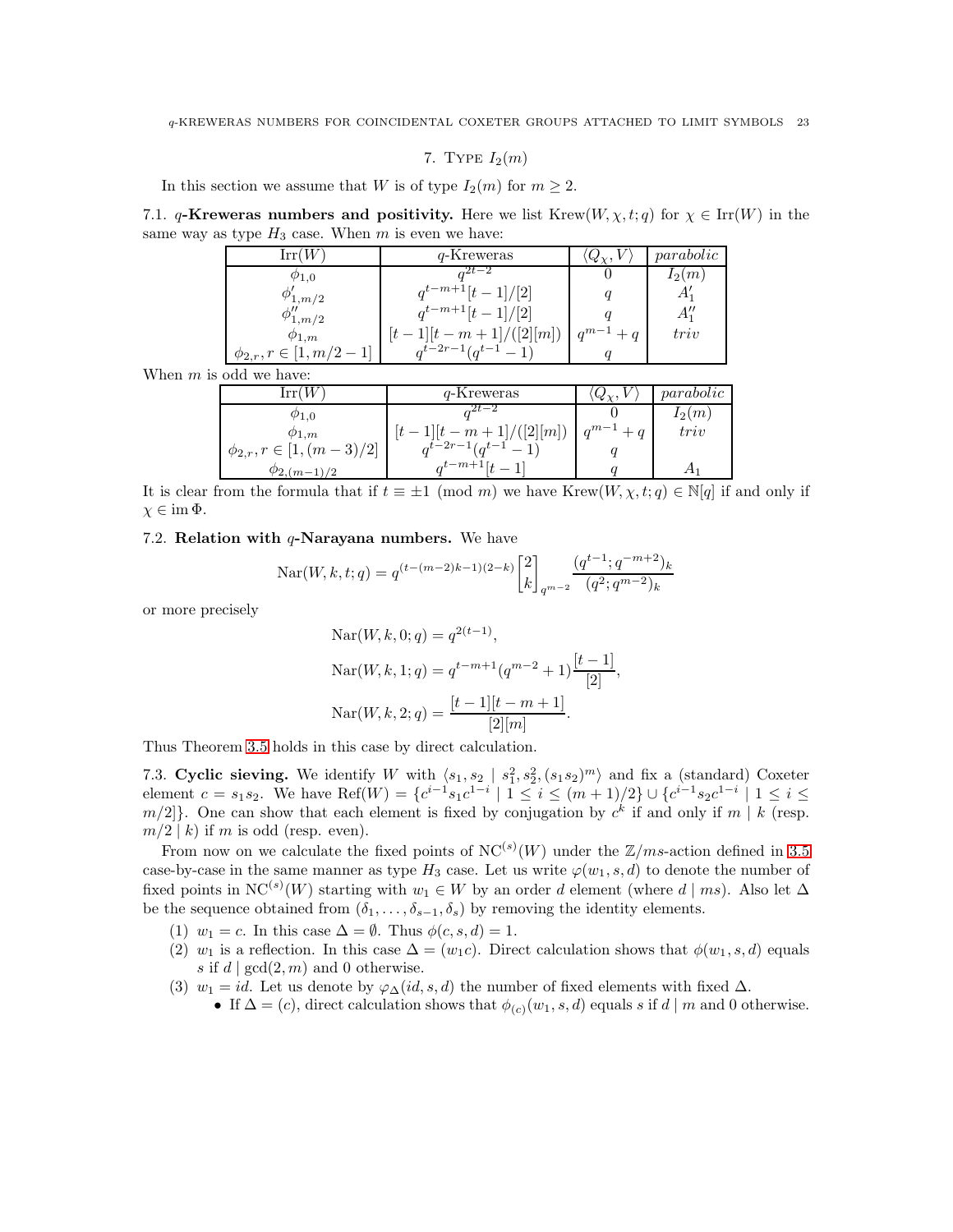- If  $\Delta$  consists of two reflections, then there are m possibilities of  $\Delta$ .
	- If *m* is even then for any  $\Delta = (r, r')$ , *r* and *r'* are not conjugate by powers of *c*. Thus  $\varphi_{\Delta}(w_1, s, d)$  equals  $s(s-1)/2$  if  $d \mid 2$  and 0 otherwise.
	- If *m* is odd then for any  $\Delta = (r, r')$  we have  $r' = c^{(m-1)/2} rc^{-(m-1)/2}$ . Thus we have  $\varphi_{\Delta}(w_1, s, d)$  equals  $s(s-1)/2$  if  $d=1$  and 0 if  $d \nmid 2$ . Moreover, if 2 | s and  $\Delta = (\delta_i, \delta_{s/2+i})$  for some  $i \in [1, s/2]$  then the corresponding  $\delta$ -sequence is fixed by an order 2 element. Therefore  $\varphi_{\Delta}(w_1, s, 2)$  equals  $s/2$  if 2 | s and 0 otherwise.

In sum, we have

$$
\varphi(w_1, s, d) = \begin{cases} s(ms - m + 2)/2 & \text{if } d = 1 \text{ or } [2 \mid m \text{ and } d = 2], \\ ms/2 & \text{if } 2 \nmid m, 2 \mid s, \text{ and } d = 2, \\ s & \text{if } d \mid m \text{ and } d \notin \{1, 2\}, \text{ and} \\ 0 & \text{otherwise.} \end{cases}
$$

Now we consider the q-Kreweras numbers Krew $(W, \Phi(P), ms + 1; \omega_d)$  where  $d | ms$ . Direct calculation shows that:

- P is of type  $I_2(m)$ . Then  $\Phi(P) = \phi_{1,0}$ . For  $w \in NC^{(1)}(W)$ ,  $V^w \in W \cdot V^P$  if and only if  $w = c$ . We have Krew $(W, \phi_{1,0}, ms + 1; q) = q^{2ms}$ , thus Krew $(W, \phi_{1,0}, ms + 1; \omega_d) = 1$ whenever  $d | ms$ . This coincides with  $\varphi(c, s, d) = 1$ .
- P is of type  $A_1$ , m is odd. Then  $\Phi(P) = \phi_{2,(m-1)/2}$ . For  $w \in NC^{(1)}(W)$ ,  $V^w \in W \cdot V^P$  if and only if w is a reflection. We have  $Krew(W, \phi_{2,(m-1)/2}, ms+1; q) = q^{ms-m+2}[ms]$ , thus Krew $(W, \phi_{2,(m-1)/2}, ms + 1; \omega_d)$  equals ms if  $d = 1$  and 0 otherwise. This coincides with  $\sum_{r \in \text{Ref}(W)} \varphi(r, s, d).$
- P is of type  $A_1$ , m is even. By symmetry it suffices to assume that  $P = \{id, s_1\}$  and  $\Phi(P) = \phi'_{1,m/2}$ . For  $w \in NC^{(1)}(W)$ ,  $V^w \in W \cdot V^P$  if and only if  $w \in \{c^j s_1 c^{-j} \mid j \in \mathbb{Z}\}\$ (there are  $m/2$  of them). We have Krew $(W, \phi'_{1,m/2}, ms + 1; q) = q^{ms-m+2} [ms]/[2]$ , thus Krew $(W, \phi'_{1,m/2}, ms + 1; \omega_d)$  equals  $ms/2$  if  $d | 2$  and 0 otherwise. This coincides with  $\sum_{j=1}^{m/2} \varphi(c^j s_1 c^{-j}, s, d).$
- $P = \{id\}$ . Then  $\Phi(P) = \phi_{1,m}$ . For  $w \in NC^{(1)}(W)$ ,  $V^w \in W \cdot V^P$  if and only if  $w = id$ . We have Krew $(W, \phi_{1,m}, ms + 1; q) = [ms][ms - m + 2]/([2][m])$ , thus

$$
Krew(W, \phi_{1,m}, ms + 1; \omega_d) = \begin{cases} s(ms - m + 2)/2 & \text{if } d = 1 \text{ or } [2 \mid m \text{ and } d = 2], \\ ms/2 & \text{if } 2 \nmid m, 2 \mid s, \text{ and } d = 2, \\ s & \text{if } d \mid m \text{ and } d \notin \{1, 2\}, \text{ and} \\ 0 & \text{otherwise.} \end{cases}
$$

This coincides with  $\varphi(id, s, d)$ .

We exhaust all the possible cases and thus Theorem [3.6](#page-8-1) is valid when W is of type  $I_2(m)$ .

#### <span id="page-23-0"></span>**REFERENCES**

- <span id="page-23-3"></span>[AA08] Achar, P. N. and Aubert, A.-M., *Springer correspondences for dihedral groups*, Transform. Groups 13 (2008), no. 1, 1–24.
- <span id="page-23-1"></span>[Ach19] Achar, P. N., *An implementation of the generalized Lusztig-Shoji algorithm, version 0.98f*, Available at <https://www.math.lsu.edu/~pramod/docs/lsalg.g>, 2019.
- <span id="page-23-2"></span>[AH08] Achar, P. N. and Henderson, A., *Orbit closures in the enhanced nilpotent cone*, Adv. Math. 219 (2008), 27–62.